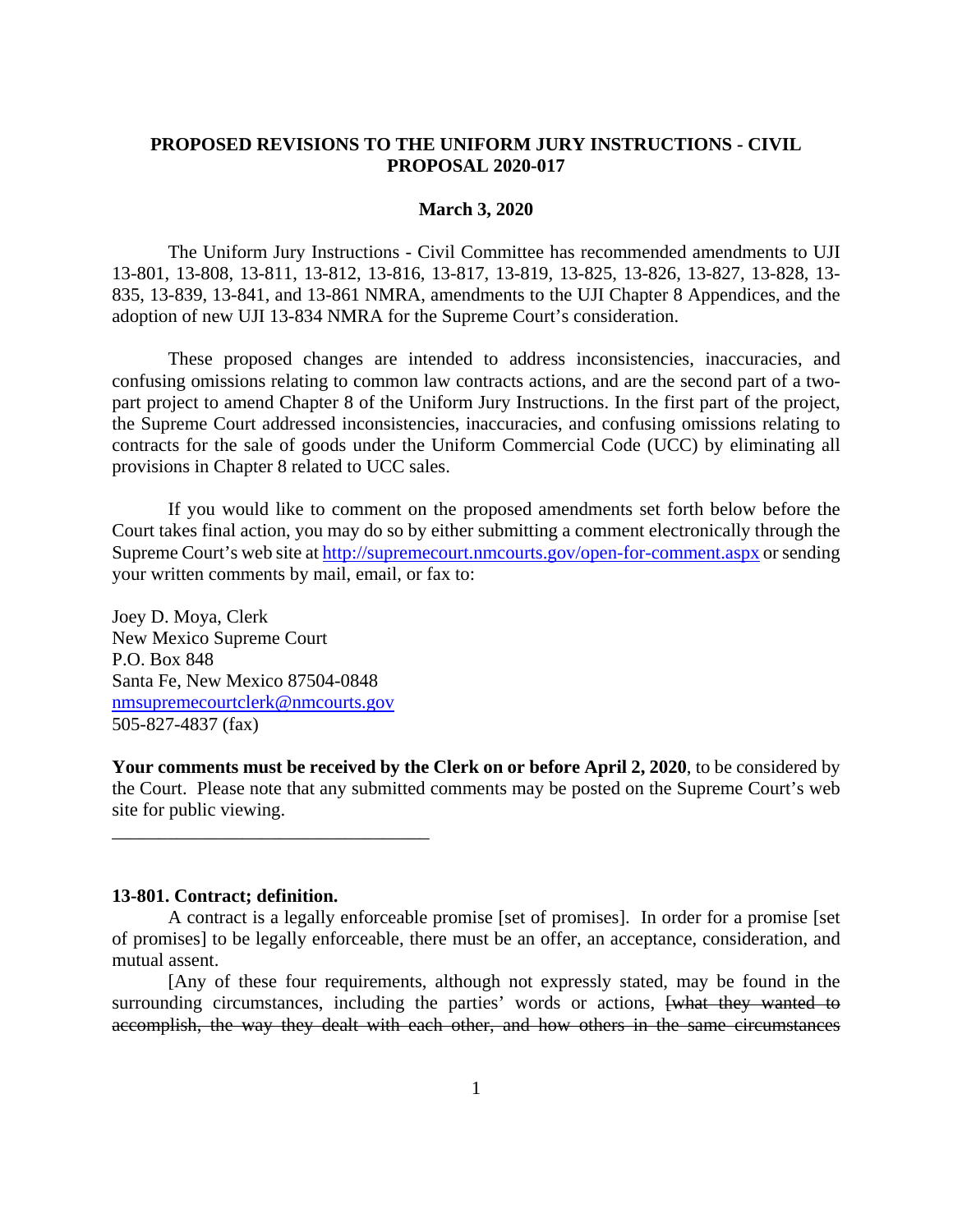customarily deal or would deal] the parties' conduct, the parties' course of dealing, the parties' course of performance, or from custom.]

In this case, the parties agree that there [was] [were] \_\_\_\_\_\_\_\_\_\_\_\_\_\_\_\_\_\_\_\_\_\_(*insert element(s) parties agree were met*). What is in dispute is whether there [was] [were] \_\_\_\_\_\_\_\_\_\_\_\_\_\_\_\_\_\_\_\_\_\_\_\_ (*insert element(s) parties do not agree were met*).

#### USE [NOTE]NOTES

When the existence of a contract [is in dispute, this instruction should be given with instructions for whichever elements of the purported contract are in dispute (UJI 13-805 to 13-816 NMRA)] presents a question for a jury, this instruction should be given. [Instructions should be given only for those elements in dispute. The bracketed language with respect to implied promises should be given only when a party claims that the promise which forms the basis of the contract arises from an inference and not from an expression, written or oral- The element(s) not in dispute and in dispute should be inserted as the parentheticals in the instruction indicate. The bracketed language in the second paragraph should be included in the instruction given to a jury, to the extent the evidence warrants, when a case presents a jury question as to the existence of an implied contract. Additionally, instructions for any element(s) in question should be given. *See* UJI 13-805 to 13-814, UJI 13-816 NMRA.

[Adopted, effective November 1, 1991; as amended by Supreme Court Order No. effective

 **Committee commentary**. — [This instruction is applicable only to cases involving true contracts. A true contract is one in which the legal obligation arises from the intentional undertaking of the promisor or the reasonable understanding of the promisee that the promisor has made such an undertaking. *See* Restatement of Contracts § 5, and Restatement (Second) of Contracts § 4 comment b. True contracts are differentiated from quasi-contracts by the presence in true contracts of an intention of the parties to undertake the performances in question. *State ex rel. Gary v. Fireman's Fund Indem. Co.*, 67 N.M. 360, 364, 355 P.2d 291, 294 (1960); Restatement (Second) of Contracts § 4 comment b.

Where no such intention exists, the law may impose obligations created for reasons of justice. Occasionally, in such cases, the obligations are described as "quasi-contractual" or arising from an "implied in law" contract. Restatement (Second) of Contracts § 4, Reporter's Note, comment b; 1 Corbin, Contracts § 19 (1963). These labels are fictional and liability in such cases has nothing to do with contract.

A true contract may exist, however, where there is no contractual intent or undertaking on the part of the purported promisor. In these situations, when a true contract is found, the contractual obligation is founded on the reasonable apprehension by the promisee of an undertaking by the purported promisor.

An implied contract can arise by a course of conduct or through custom and usage. *Toppino v. Herhahn*, 100 N.M. 564, 673 P.2d 1318 (Ct. App. 1983); *Sanchez v. Martinez*, 99 N.M. 66, 653 P.2d 897 (Ct. App. 1982); *Gordon v. New Mexico Title Co.*, 77 N.M. 217, 421 P.2d 433 (1966); *Trujillo v. Chavez*, 76 N.M. 703, 417 P.2d 893 (1966).

The distinction between express and implied contract lies not in legal effect but in the parties' mode of manifesting assent to the agreement. *State ex rel. Gary v. Fireman's Fund Indem. Co.*, 67 N.M. 360, 364, 355 P.2d 291, 295 (1960); Restatement (Second) of Contracts § 4 comment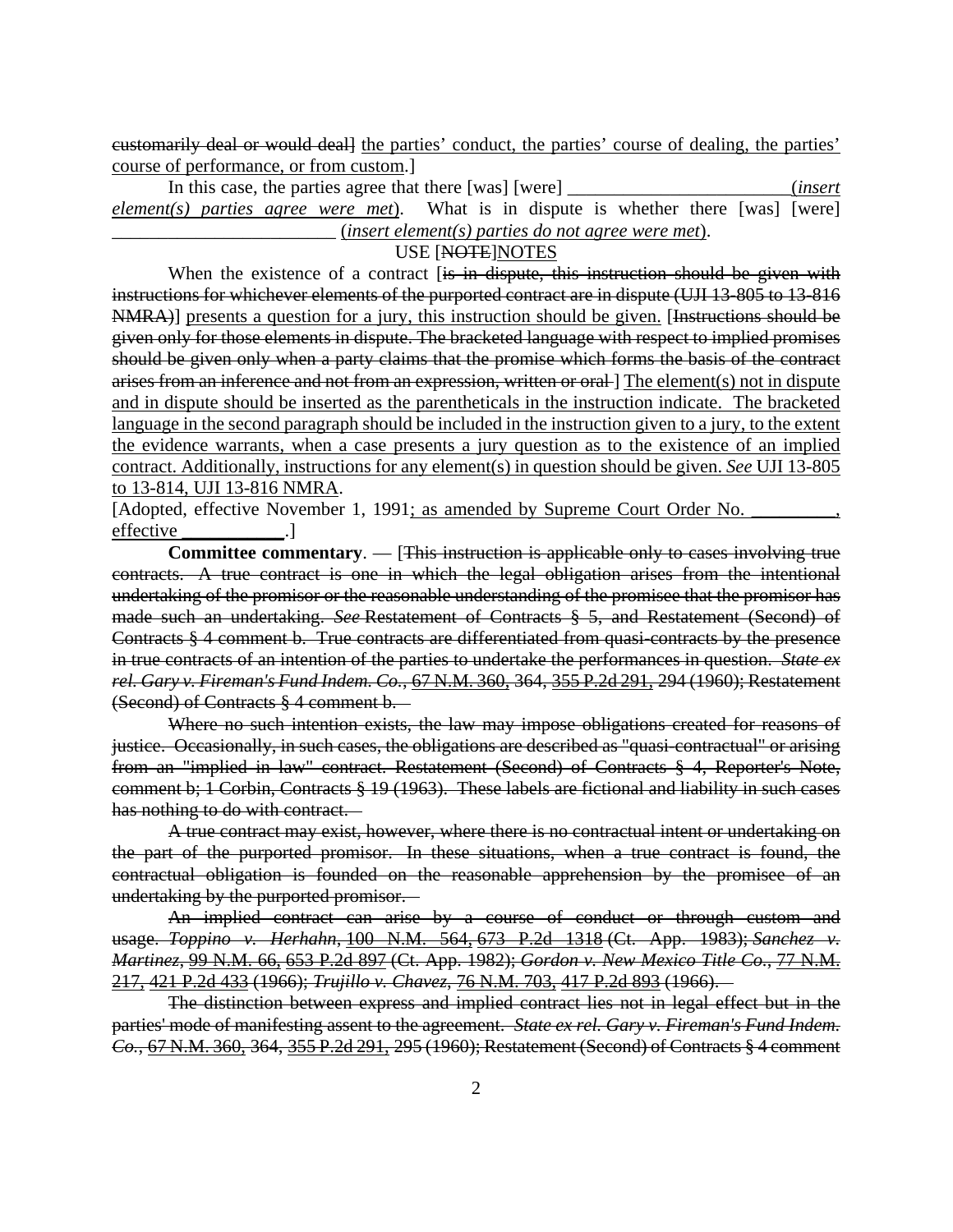a. Assent may be manifested by words or by implication from other circumstances, including course of dealing, usage of trade, or course of performance. Restatement (Second) of Contracts § 4 comment a.

Although all four elements of a contract must exist, each element need not be independently expressed. For example, when there has been an explicit offer and acceptance, often there is consideration and mutual assent, even though not separately expressed. *See Clark v. Sideras*, 99 N.M. 209, 656 P.2d 872 (1982).]"The existence of a contract between parties is generally a question of law to be decided by the trial court*." Rio Grande Conservancy Dist.*, 1983-NMCA-047, ¶ 22, 99 N.M. 802, 664 P.2d 1000, *overruled on other grounds by Montoya v. Akal Sec. Inc.*, 1992-NMSC-056, 114 N.M. 354. However, "when the existence of a contract is at issue and the evidence is conflicting or admits of more than one inference, it is for the jury to determine whether the contract did in fact exist." *Segura v. Molycorp, Inc.*, 1981-NMSC-116, ¶ 24, 97 N.M. 13, 636 P.2d 284.

 Ordinarily, "a legally enforceable contract requires evidence supporting the existence of an offer, an acceptance, consideration, and mutual assent." *Piano v. Premier Distrib. Co.*, 2005- NMCA-018, ¶ 6, 137 N.M. 57, 107 P.3d 11 (internal quotation marks & citation omitted); *accord Garcia v. Middle Rio Grande Conservancy Dist.*, 1996-NMSC-029, ¶ 9, 121 N.M. 728, 918 P.2d 7; *cf. Hydro Conduit Corp. v. Kimble*, 1990-NMSC-061, ¶ 21, 110 N.M. 173, 793 P.2d 855 (distinguishing quasi-contracts or contracts implied in law); *see also* Restatement of (Second) Contracts § 4, cmt. b, at 15 (1979) ("[Q]uasi-contracts are not based on the apparent intention of the parties to undertake the performance in question, nor are they promises. They are obligations created by law for reasons of justice.").

 A contract may be express or implied. *Hydro Conduit Corp.*, 1990-NMSC-061, ¶ 21; *accord Orion Technical Res., LLC*, 2012-NMCA-097, ¶ 9, 287 P.3d 967. "An implied contract may be found in written or oral representations, in the conduct of the parties, or in a combination of representations and conduct." *Gormley v. Coca-Cola Enters.*, 2004-NMCA-021, ¶ 20, 135 N.M. 128, 85 P.3d 252, *aff'd on other grounds*, 2005-NMSC-003, 137 N.M. 192**;** *see also Orion*, 2012-NMCA-097, ¶¶ 8-9, 287 P.3d 967 (explaining that an implied contract also may be found from circumstances, including the parties' course of dealing or course of performance, as well as from custom). The legal effect and the elements of express and implied contracts are the same. 1 R. Lord, *Williston on Contracts* § 1:5, at 33, 37-38 (4th ed. 2007). [As amended by Supreme Court Order No. \_\_\_\_\_\_\_\_, effective \_\_\_\_\_\_\_\_\_.]

# **13-808. Acceptance; [terms of the offer]new or different terms; counteroffer.**

[A reply is not an acceptance if it adds a material qualification or requests a new condition not in the offer. If, however, you determine that \_\_\_\_\_\_\_\_\_\_\_\_\_\_\_\_\_\_'s reply departs from the terms of \_\_\_\_\_\_\_\_\_\_\_\_\_\_\_\_\_\_\_\_\_'s offer, that reply is still an acceptance if:

agreed to the new term; [ [or]

[the new term is so consistent with the offer that \_\_\_\_\_\_\_\_\_\_\_\_\_\_\_\_\_\_\_\_\_'s agreement to the term could reasonably be inferred from [his] [her] [its] offer;] [or]

[\_\_\_\_\_\_\_\_\_\_\_\_\_\_\_\_\_\_ makes it clear in the reply that [his] [her] [its] acceptance is not dependent upon \_\_\_\_\_\_\_\_\_\_\_\_\_\_\_\_\_\_\_\_\_'s agreement to the new term.}}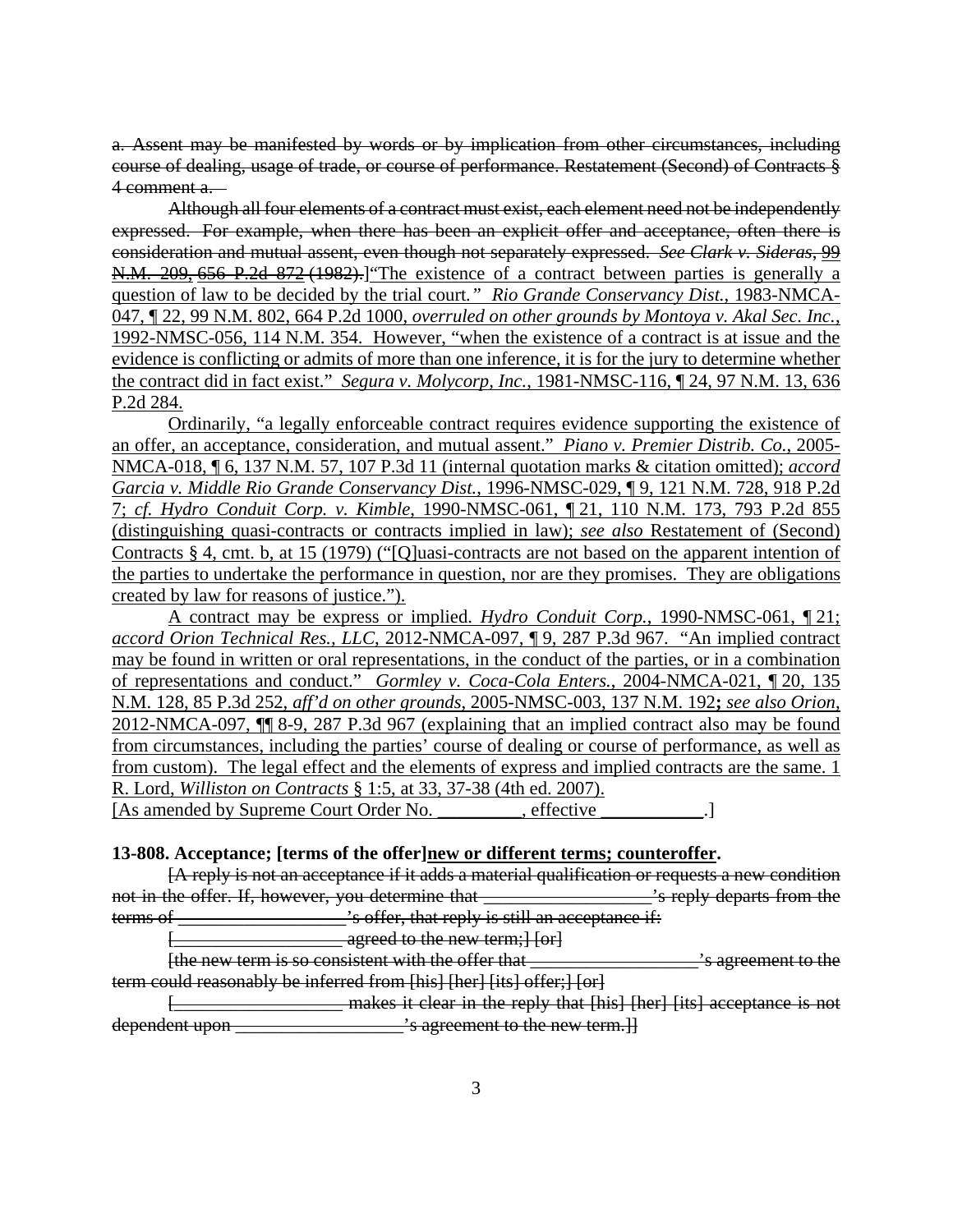If \_\_\_\_\_\_ (*name of offeree*) responded to an offer by conditioning acceptance on new terms that added, varied or changed any term of the offer, the response was a rejection of the original offer and operated as a new offer that could be accepted or rejected by \_\_\_\_\_\_\_ (*name of offeror*). [If the new terms were reasonably implied by the original offer, however, the response operated as an acceptance of the original offer despite the additional or different terms.]

[If \_\_\_\_\_\_\_'s (*name of offeree*) response to an offer included additional or different terms but did not condition acceptance on agreement to those terms, the response operated as an acceptance of the original offer.]

#### USE [NOTE]NOTES

[Only those bracketed exceptions to a material qualification which are relevant to the case should be given. This instruction should be given only when the contract does not involve sales of goods governed by the UCC.]This instruction should be given only when a purported acceptance includes terms that differ from the offer. Only the bracketed portions relevant to the case should be used.

[Adopted, effective November 1, 1991; as amended by Supreme Court Order No. 18-8300-013, effective for all cases pending or filed on or after December 31, 2018; as amended by Supreme Court Order No. \_\_\_\_\_\_\_\_, effective \_\_\_\_\_\_\_\_\_\_\_\_.

**Committee commentary.** — [When the "acceptance" reply is qualified or adds conditions which materially vary the terms of the offer, the reply is a rejection of the offer and a counteroffer. It is not an acceptance. *See Polhamus v. Roberts*, 1946-NMSC-033, ¶ 18, 50 N.M. 236, 175 P.2d 196; Restatement (Second) of Contracts §§ 39, 59 (1981).] An offer must be accepted unconditionally and unqualifiedly by the offeree. *Pickett v. Miller*, 1966-NMSC-050, ¶ 9, 76 N.M. 105, 412 P.2d 400. "A reply to an offer which purports to accept it but is conditional on the offeror's assent to terms additional to or different from those offered is not an acceptance but is a counter-offer." Restatement (Second) of Contracts, § 59 (1981); *see also Polhamus v. Roberts*, 1946-NMSC-033, ¶ 18, 50 N.M. 236, 175 P.2d 196.

[An acceptance, however, need not be an exact mirror image of the offer. If the offeree accepts the offer unconditionally but requests a change or addition, making it plain that granting the request is not a condition of the acceptance, then, assuming that the time and manner of acceptance was authorized, the offeree's acceptance creates a contract. *Polhamus*, 1946-NMSC-033, ¶ 21; Restatement (Second) of Contracts § 61. In addition, a]An acceptance is not inoperative because conditional, if the requirement of the condition could be implied from the offer. [*See, e.g.*, *Ross v. Ringsby*, 1980-NMCA-080, ¶ 8, 94 N.M. 614, 614 P.2d 26;] *See Pickett v. Miller*, 1966- NMSC-050, ¶ 9, 76 N.M. 105, 109, 412 P.2d 400, 403; Restatement (Second) of Contracts, § 59, Comment b. A conditional acceptance is also operative if the condition was within the manifested intention of the parties. *See Tatsch v. Hamilton-Erickson Mfg. Co.*, 1966-NMSC-193, ¶ 11, 76 N.M. 729, 418 P.2d 187 (where a supplier's offer to provide school desks was conditional upon the project architect's acceptance of the supplier's brand of desk and the supplier made the conditional nature of the offer clear to the contractor, the contractor was empowered to accept supplier's offer on the condition that the project architect would approve the substituted product).

If the offeree accepts the offer unconditionally but requests a change or addition, making it plain that granting the request is not a condition of the acceptance, then, assuming that the time and manner of acceptance was authorized, the offeree's acceptance creates a contract. *Polhamus*,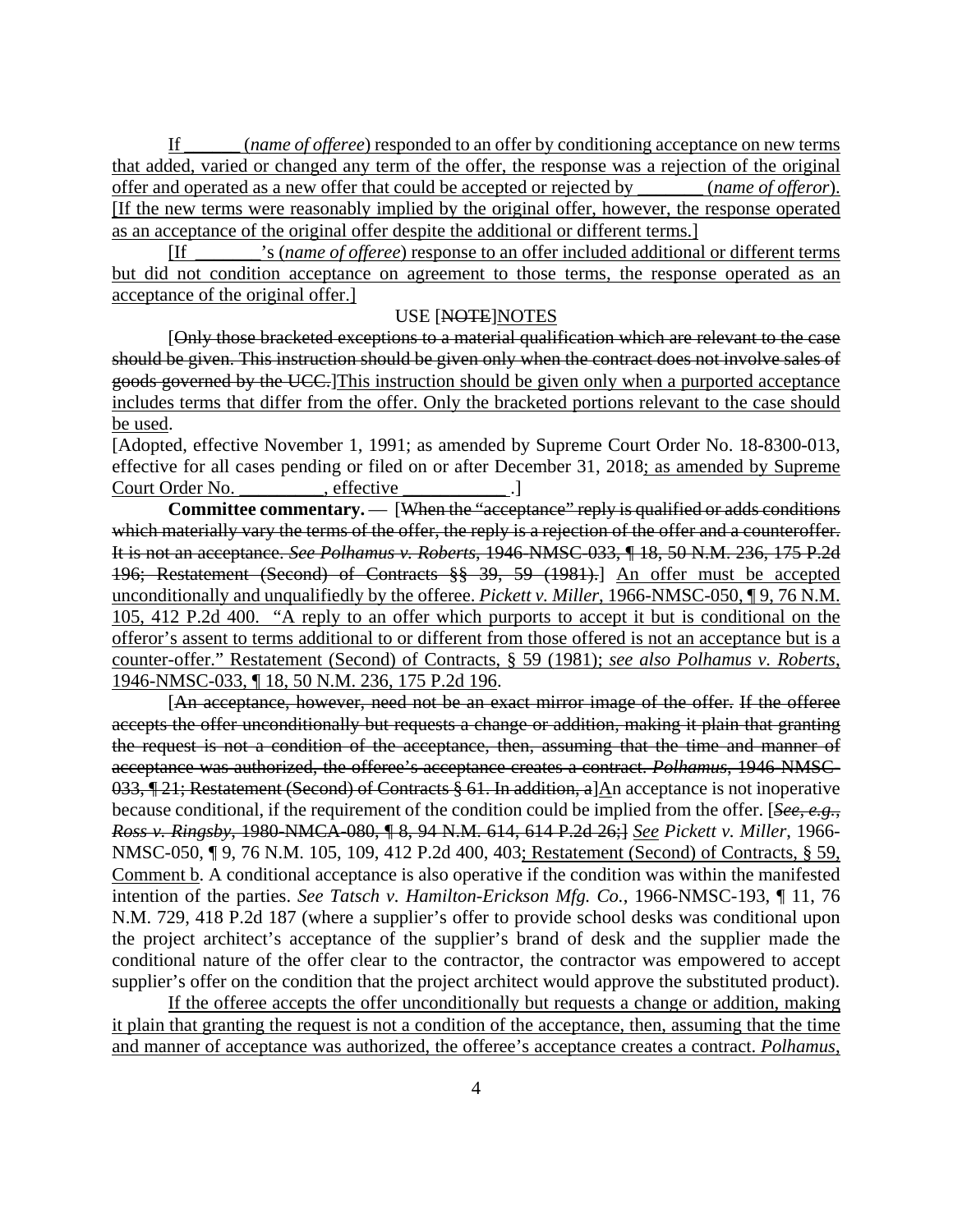1946-NMSC-033, ¶ 21; Restatement (Second) of Contracts, § 61 ("An acceptance which requests a change or addition to the terms of the offer is not thereby invalidated unless the acceptance is made to depend on an assent to the changed or added terms."); Restatement (Second) of Contracts, § 59, Comment a. ("[A] definite and seasonable expression of acceptance is operative despite the statement of additional or different terms if the acceptance is not made to depend on assent to the additional or different terms.").

[As amended by Supreme Court Order No. 18-8300-013, effective for all cases pending or filed on or after December 31, 2018; as amended by Supreme Court Order No. \_\_\_\_\_\_\_\_, effective  $\Box$ 

#### **13-811. Acceptance; when silence is acceptance.**

[Silence is acceptance only under [one or more of] the following condition[s]:

 $\Box$ intent to receive something in return; ]

 $[or]$ 

[If an offer gave \_\_\_\_\_\_\_\_\_\_\_\_\_\_\_\_\_\_\_\_\_\_\_\_\_\_\_\_\_\_ reason to understand that

would consider silence as an acceptance;

 $[or]$ 

[If the previous dealings of the parties reasonably indicate that an offer can be accepted by silence or inaction.

The silence or inaction of \_\_\_\_\_\_\_\_ (*name of offeree*) constitutes acceptance only if:

[\_\_\_\_\_\_\_\_\_\_ (*name of offeree)* accepted the benefit[s] of the offer, after a reasonable opportunity to reject the benefit[s], knowing that \_\_\_\_\_\_\_\_ (*name of offeror*) expected compensation in return];

[or]

[\_\_\_\_\_\_\_\_\_\_ (*name of offeror*) stated or gave \_\_\_\_\_\_\_\_\_\_(*name of offeree*) reason to understand that the offer could be accepted through silence or inaction and \_\_\_\_\_\_\_\_\_\_ (*name of offeree*) intended to accept the offer through silence or inaction];

[or]

[Where because of past dealings between the parties, it is reasonable that \_\_\_\_\_\_\_\_ (*name of offeree*) should have notified (*name of offeror*) that [he] [she] [it] did not intend to accept the offer].

#### USE [NOTE]NOTES

[Where silence is claimed to constitute an acceptance, this instruction should be given with UJI 13-807 and 13-816 NMRA. Use only the condition(s) listed above which may be applicable to the facts.]

When a case presents a jury question as to whether a party's silence or inaction constituted acceptance of an offer, this instruction should be given. The bracketed language should be inserted to the extent warranted by the evidence in a case.

[Adopted, effective November 1, 1991; as amended by Supreme Court Order No. \_\_\_\_\_\_\_\_, effective

Committee commentary. — [Silence or inaction may become an acceptance only when the circumstances would impose upon the offeree a duty to speak. *Garcia v. Middle Rio Grande*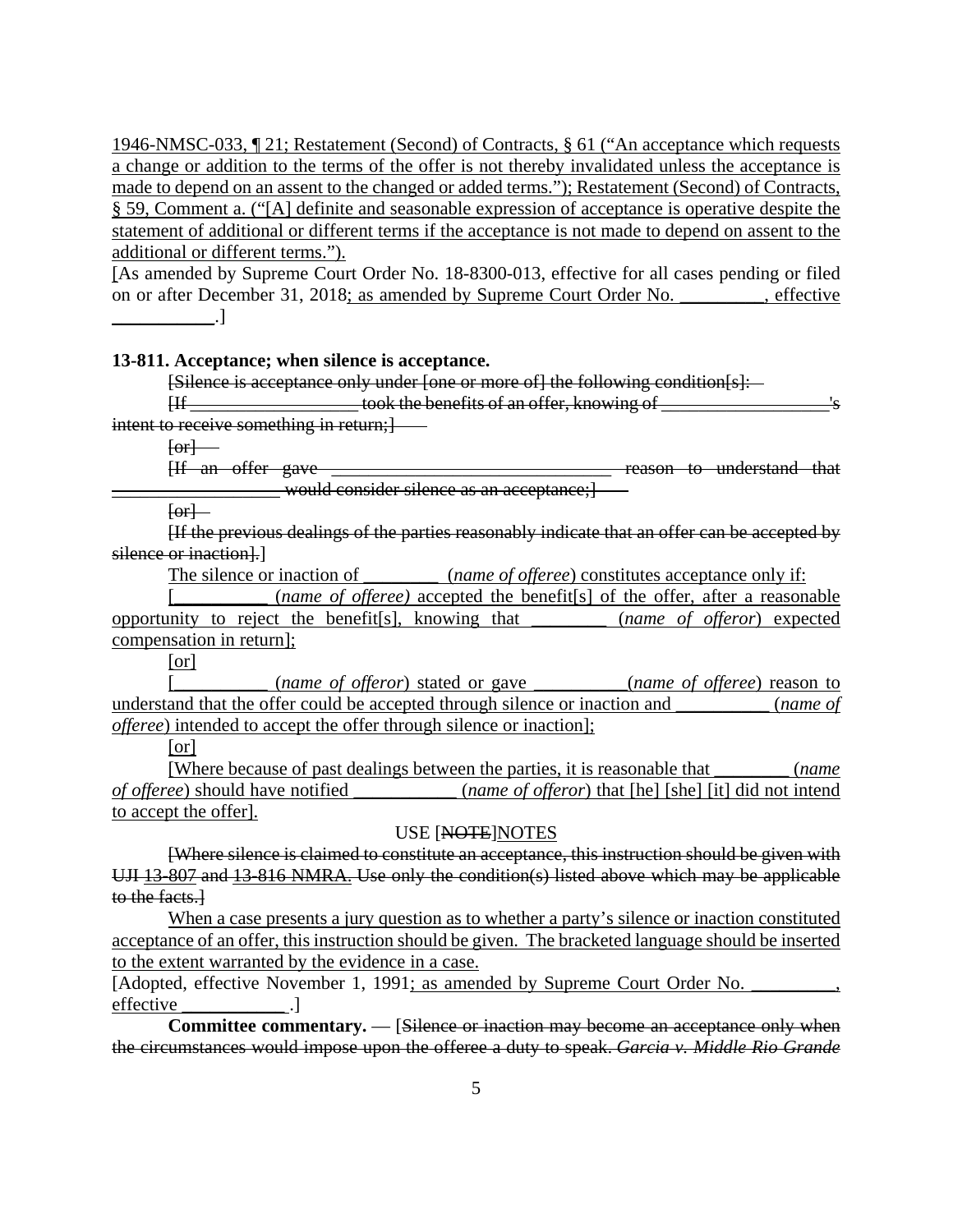*Conservancy District*, 99 N.M. 802, 664 P.2d 1000 (Ct. App. 1983); *Vance v. Forty-Eight Star Mill*, 54 N.M. 144, 215 P.2d 1016 (1949); Restatement (Second) of Contracts § 69.

The first condition described in this instruction is illustrated by *Acme Cigarette Services, Inc. v. Gallegos*, 91 N.M. 577, 577 P.2d 885 (Ct. App. 1978), in which a party accepted the benefits of an option contract and, after one year, attempted to break the contract and avoid his obligations, claiming that his silence had not constituted an acceptance. The construction of silence in the course of dealing between parties (the third condition above) is illustrated by *McCoy v. Alsup*, 94 N.M. 255, 609 P.2d 337 (Ct. App. 1980) (offerors' silence in response to offeree's letter confirming conditional acceptance constituted an admission and assent to the conditional acceptance).

The conditions described in this instruction reflect those clearly recognized by the existing reported decisions. The question is one of reasonableness in the circumstances and the listed conditions are not intended to be exclusive. They may be supplemented in a particular case where appropriate.]

Ordinarily, silence or inaction does not constitute acceptance of an offer. However, in the circumstances addressed by the instruction, silence or inaction may be found to constitute acceptance. The circumstances are ones which give rise to a duty on the part of the offeree to speak if the offeree does not intend to accept the offer. *See Garcia v. Middle Rio Grande Conservancy Dist.*, 1983-NMCA-047, ¶ 22, 99 N.M. 802, 664 P.2d 1000 ("Silence is acceptance . . . only when there is a duty to speak."); *see generally* Restatement (Second) of Contracts § 69 (1981) (discussing the circumstances and identifying potential limitations on their applicability). [As amended by Supreme Court Order No.  $\qquad \qquad$  .]

# **13-812. Acceptance; performance as acceptance; notification of the offeror; partial performance.**

[Performance by \_\_\_\_\_\_\_\_\_\_\_\_\_\_\_\_\_\_\_\_\_\_ would be an acceptance of the offer only if: \_\_\_\_\_\_\_\_\_\_\_\_\_\_\_\_\_\_ reasonably understood that \_\_\_\_\_\_\_\_\_\_\_\_\_\_\_\_\_\_ wanted performance rather than a return promise, and if **Example 1** reasonably believed **the vector of the set of the set of the set of the** performance.]

 $[or]$ 

 $\_$  took reasonable steps to notify  $\_\_\_\_\_\_\_\_\_\_\_\_\_\_\_\_$  of the performance.]

In order to be effective as acceptance, performance must be complete.]

If \_\_\_\_\_\_\_\_\_ (*name of offeror*) invited acceptance of the offer through a return promise or through performance, and \_\_\_\_\_\_\_\_\_\_\_ (*name of offeree*) began the invited performance, such performance was an acceptance of the offer.

[Unless the offer required \_\_\_\_\_ (*name of offeree*) to notify \_\_\_\_\_\_\_\_\_ (*name of offeror*) about the beginning of performance, no notification was necessary for the performance to be acceptance.]

[If \_\_\_\_\_\_\_\_\_\_\_ (*name of offeree*) had reason to know that \_\_\_\_\_\_\_\_\_\_ (*name of offeror*) had no adequate means of learning of the performance with reasonable promptness and certainty, \_\_\_\_\_\_\_'s (*name of offeror*) contractual obligation[s] [was] [were] discharged unless: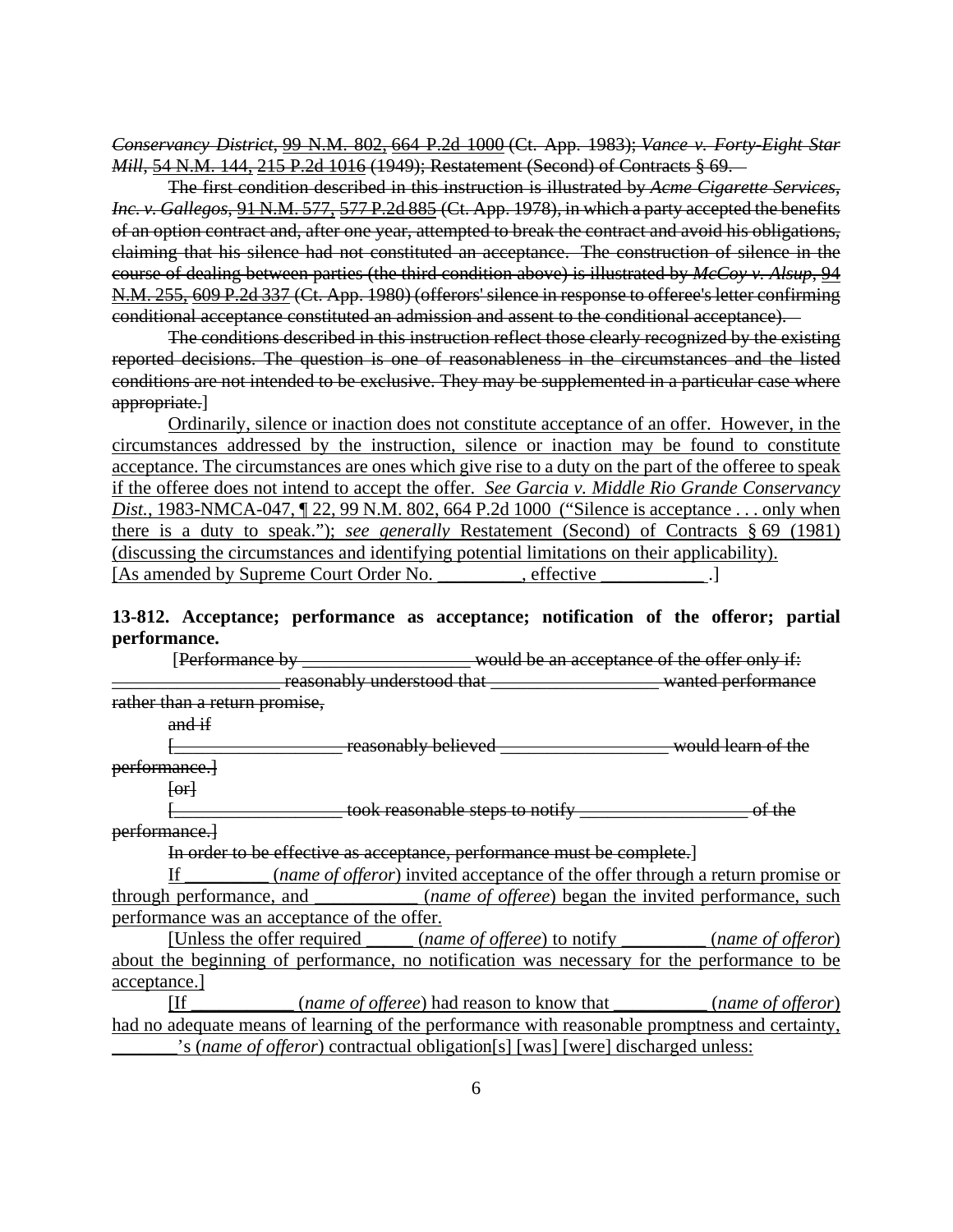(*name of offeree*) exercised reasonable diligence to notify \_\_\_\_\_ (*name of offeror*) of the acceptance];

[or]

(*name of offeror*) learned of the acceptance within a reasonable time]; [or]

[the offer indicated notification of acceptance was not required].]

USE [NOTE]NOTES

 [This instruction should be given in conjunction with UJI 13-807 and 13-816 NMRA. One or both of the bracketed paragraphs must be given, as the evidence warrants.]

In a case which presents a jury question as to whether an offer was accepted through an invited performance, this instruction should be given. The bracketed language should be included to the extent the evidence in the case warrants.

[Adopted, effective November 1, 1991; as amended by Supreme Court Order No. effective .

**Committee commentary.** — [An offer may be accepted by performance before revocation. *Keeth Gas Co. v. Jackson Creek Cattle Co.*, 1977-NMSC-087, 91 N.M. 87, 570 P.2d 918; Restatement (Second) of Contracts §§ 54, 34(2) (1981); *but see* Restatement (Second ) of Contracts § 53 for the qualification that the offer must invite acceptance by performance. Where an offeree who accepts by rendering a performance knows that the offeror has no adequate means of learning of the performance, the offeror's duties are discharged unless one of the following three conditions exists:

(1) the offeror learns of the performance within a reasonable time;

(2) the offer indicates that notification is unnecessary; or

(3) the offeree exercises reasonable diligence to notify the offeror of acceptance. Restatement (Second) of Contracts § 54. Reasonable time is defined in Restatement (Second) of Contracts § 41(2).

Where the offer calls for performance as consideration for the contract, partial performance which is a part of the consideration creates an option contract in which completion of the performance by the offeree invokes the duties of the offeror. *Marchiondo v. Scheck*, 1967-NMSC-222, 78 N.M. 440, 432 P.2d 405; Restatement (Second) of Contracts §§ 45, 63. What constitutes partial performance will vary from case to case since what can be done toward performance is a question of fact, depending on the circumstances in which the offer is made. *Marchiondo*, 1967- NMSC-222. Use of a subcontractor's bid in a general contractor's bid may constitute an acceptance by the contractor, binding both parties to the terms of the subcontractor's offer. *Stites v. Yelverton*, 1955-NMSC-098, 60 N.M. 190, 289 P.2d 628; Restatement (Second) of Contracts § 87. If a subcontractor's bid contains language specifically limiting the duration of the offer and the contractor does not confirm reliance upon the offer before the time limit, the subcontractor is not bound. *K. L. House Const. v. Watson*, 1973-NMSC-038, 84 N.M. 783, 508 P.2d 592.]

"Acceptance of an offer is a manifestation of assent to the terms of the offer in a manner invited or required by the offer." *Orcutt v. S & L Paint Contractors, Ltd.*, 1990-NMCA-036, ¶ 13, 109 N.M. 796, 791 P.2d 71 (citing Restatement (Second) of Contracts § 50 (1981).) The offeror may invite or require acceptance through performance. *See* Restatement (Second) of Contracts § 50; *see also Long v. Allen*, 1995-NMCA-119, ¶ 6, 120 N.M. 763, 906 P.2d 754 (citing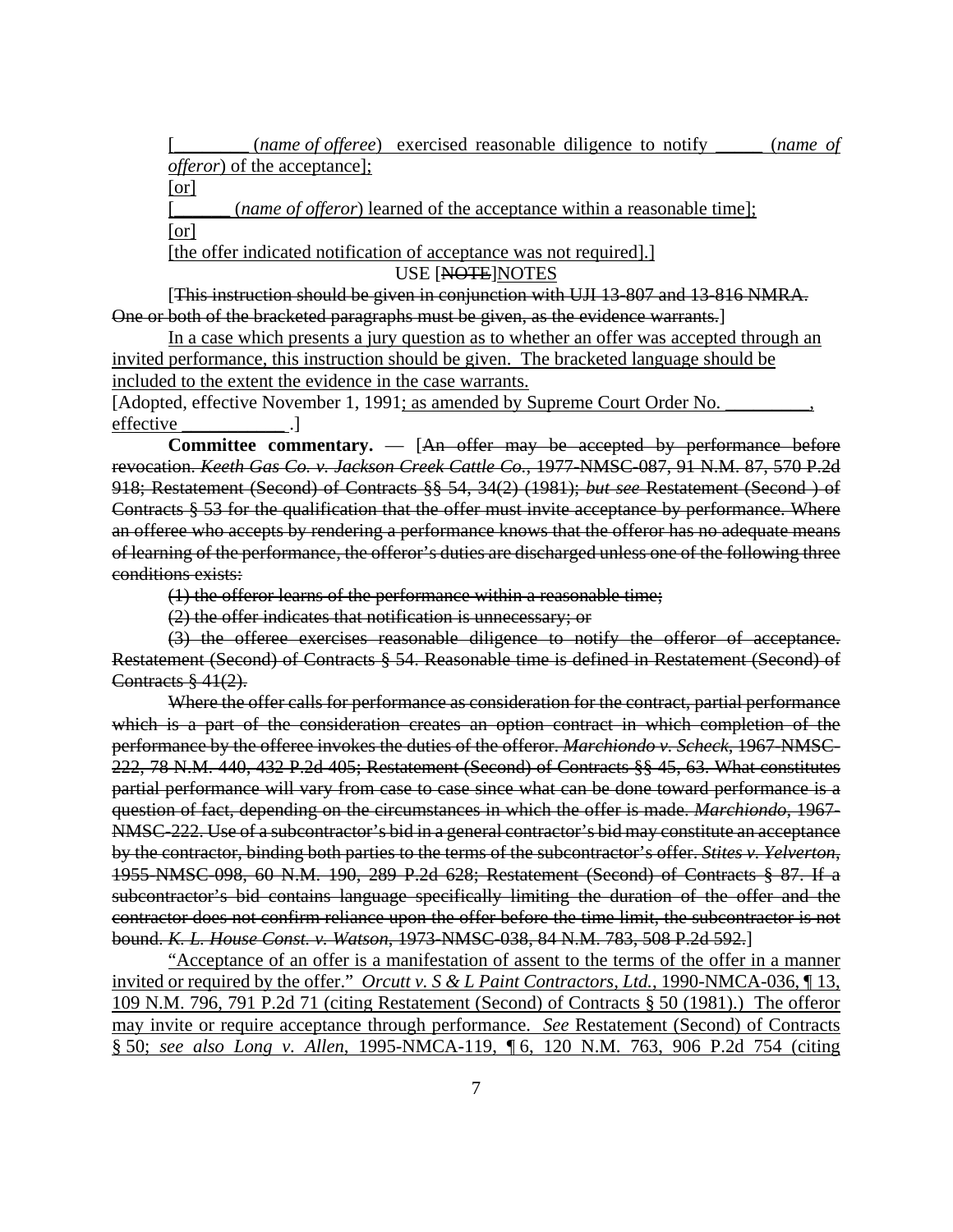Restatement (Second) of Contracts § 30 (form of acceptance invited), as another source of guidance on the issue). This instruction was drafted to address the first scenario in which the offeror invites acceptance through performance.

Acceptance through performance is invited when the offer invites the offeree to choose between acceptance by promise and acceptance by performance. *Long*, 1995-NMCA-119, ¶ 6 (citing the Restatement (Second) of Contracts § 62); *see also id.* ¶ 4 (citing Restatement (Second) of Contracts § 32 for the proposition that, in case of doubt, the offeree may accept through either a promise to perform or through performance). "[T]he tender or beginning of the invited performance or a tender of a beginning of it is an acceptance by performance" which "operates as a promise to render complete performance." Restatement (Second) of Contracts § 62.

Acceptance through performance is required when the offer limits the manner of acceptance to performance. *See Marchiondo v. Scheck*, 1967-NMSC-222, 78 N.M. 440, 432 P.2d 405; *see also Strata Prod. Co. v. Mercury Exploration Co.*, 1996-NMSC-016, ¶ 18 n.2, 121 N.M. 622, 916 P.2d 822 (citing *Marchiondo*, 1967-NMSC-222, and the Restatement (Second) of Contracts § 45, as sources of guidance on the issue). In such a case, the tendering or beginning of performance operates as an acceptance for an option contract. *See Marchiondo*, 1967-NMSC-222, Restatement (Second) of Contracts § 45.

For an acceptance through performance to be effective, the offeree need not notify the offeror about the performance unless certain circumstances are present. One of the circumstances is when the offeror requires such notification. *See Long*, 1995-NMCA-119,  $\P$ 7 (citing Restatement (Second) of Contracts § 54). Additionally, if the offeree has reason to know that the offeror does not have adequate means of learning of the performance with reasonable promptness and certainty, the offeror's contractual duty is discharged unless (1) the offeree exercises reasonable diligence to notify the offeror of the acceptance; (2) the offeror learns of the performance within a reasonable time; or (3) the offer indicates that notification of acceptance is not required. *See id.*

[As amended by Supreme Court Order No. 18-8300-013, effective for all cases pending or filed on or after December 31, 2018; as amended by Supreme Court Order No. \_\_\_\_\_\_\_\_\_, effective  $\Box$ 

#### **13-816. Mutual assent; definition.**

[For there to be mutual assent, the parties must have had the same understanding of the material terms of the agreement.

To determine what each party understood, you should look at the parties' intentions, words, and actions, and at the surrounding circumstances.

[If the understanding of the parties was not the same, \_\_\_\_\_\_\_\_\_\_\_\_\_\_\_\_\_\_ may still be held to have agreed if \_\_\_\_\_\_\_\_\_\_\_\_\_\_\_\_\_\_'s understanding was reasonable and s understanding was unreasonable.]

 Mutual assent requires a showing of agreement by the parties to the material terms of the contract. Mutual assent may be shown by the parties' written or spoken words, by their acts or failures to act, or some combination thereof. Ordinarily, when one party makes an offer, and the other party accepts the offer, there is mutual assent.

[When the parties attach materially different meanings to the words of an offer, there is no mutual assent if: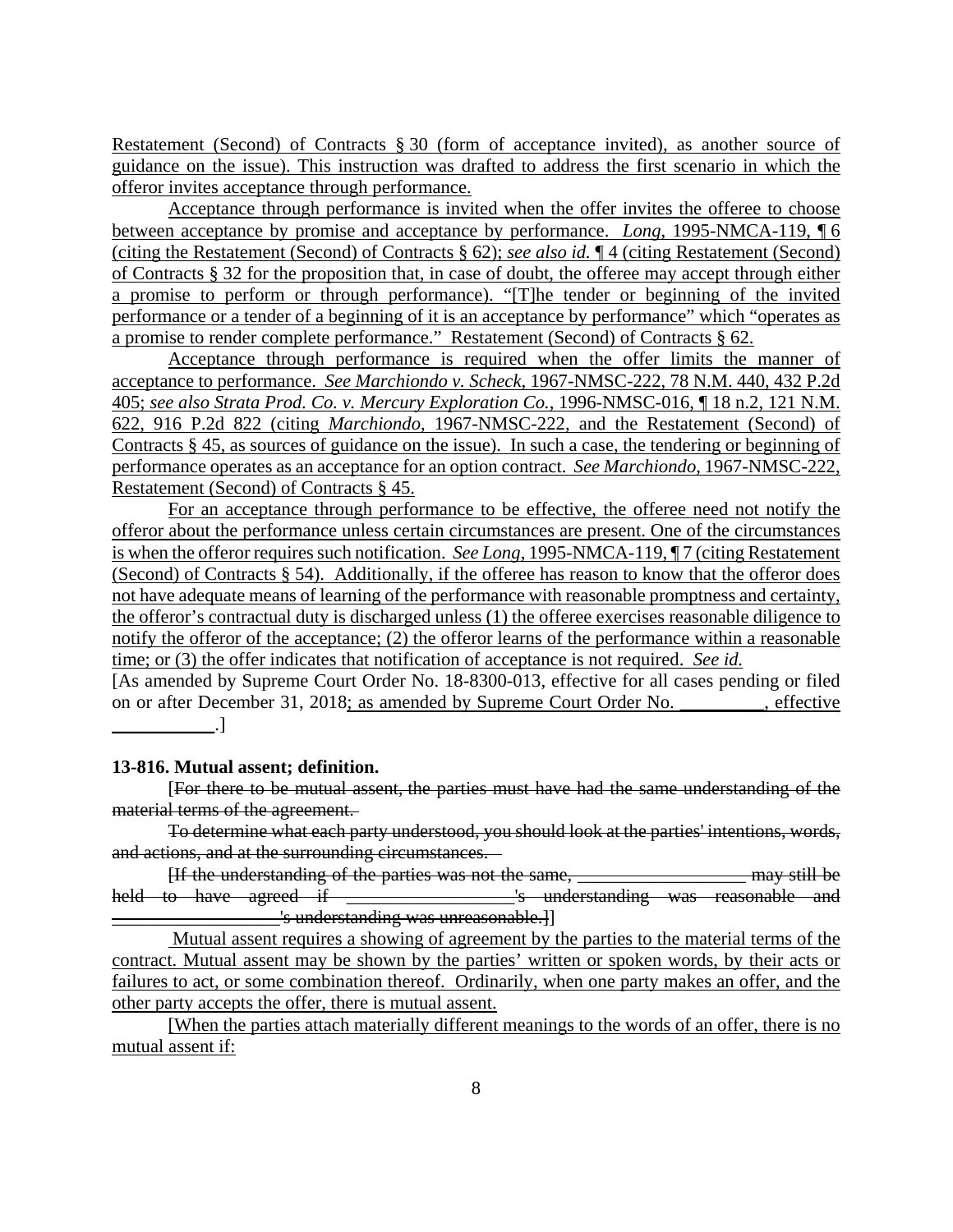- 1. Neither party knows or has reason to know the meaning attached by the other; or
- 2. Each party knows or has reason to know the meaning attached by the other.]

### USE NOTE

This instruction should be given where a question of fact exists as to whether the parties' objective manifestations of assent indicate that the parties believed they had entered into a contract. [If the jury determines that the parties had different understandings, each consistent with their subsequent acts, then the jury must determine whether one party's understanding is so extraordinary as to create estoppel. Paragraph three enables the jury to make this judgment, thereby protecting the reliance interest of the party claiming the sole reasonable interpretation of the words and acts of the exchange. Paragraph three differs from UJI 13-804 NMRA in that the jury is asked to consider not what the parties actually intended, but whether one party's subjective understanding comports with an objective view of the exchange while the other party's does not.]

When the existence of mutual assent presents a question for a jury, this instruction should be given. The bracketed language should be included when a case presents a jury question as to whether a misunderstanding resulted in the absence of mutual assent required for the formation of a contract.

[Adopted, effective November 1, 1991; as amended by Supreme Court Order No. effective .]

**Committee commentary.** — [If both parties have reasonable views of an exchange and these views differ, then there is mutual mistake. The law does not make a contract when the parties intend none. If the parties create relations different from what both parties thought they had created, the contract will likewise fail for mutual mistake. *Jacobs v. Phillippi*, 102 N.M. 449, 697 P.2d 132 (1985); Restatement (Second) of Contracts § 20. Where one party meant one thing, and the other party meant another, and the difference goes to the essence of the contract, there is no contract unless one party knew or had reason to know what the other party meant or understood. *Trujillo v. Glen Falls Insurance Co.*, 88 N.M. 279, 540 P.2d 209 (1975); Restatement (Second) of Contracts § 20.]

"It is elementary in contract law that mutual assent ordinarily must be expressed by parties to an agreement before a contract is made." *Orcutt v. S&L Paint Contractors, Ltd.*, 1990-NMCA-036, ¶ 11, 109 N.M. 796, 791 P.2d 71 (citing *Trujillo v. Glen Falls, Inc.*, 1975-NMSC-046, 88 N.M. 279, 540 P.2d 209). "Mutual assent is based on objective evidence, not the private, undisclosed thoughts of the parties. In other words, what is operative is the objective manifestations of mutual assent by the parties, not their secret intentions." *Pope v. The Gap, Inc.*, 1998-NMCA-103, ¶ 13, 125 N.M. 376, 961 P.2d 1283 (citations omitted); *accord Trujillo*, 1975- NMSC-046, ¶ 7; *see also Gutierrez v. Sundancer Indian Jewelry, Inc.*, 1993-NMCA-156, ¶ 43, 117 N.M. 41 (Hartz, J., dissenting) ("Often it is written that a contract requires a 'meeting of the minds.' The phrase creates problems because it can readily be interpreted to refer to the unconveyed thoughts of the parties."). Mutual assent may be manifested in whole or in part by the written or spoken language used by the parties or by the parties' acts or failure to act. *Trujillo*, 1975-NMSC-046, ¶ 7; *see also* Restatement (Second) of Contracts §§ 18-19 (1981). "The manifestation of mutual assent to an exchange ordinarily takes the form of an offer by one party followed by an acceptance by another." *Orcutt*, 1990-NMCA-036, ¶ 11.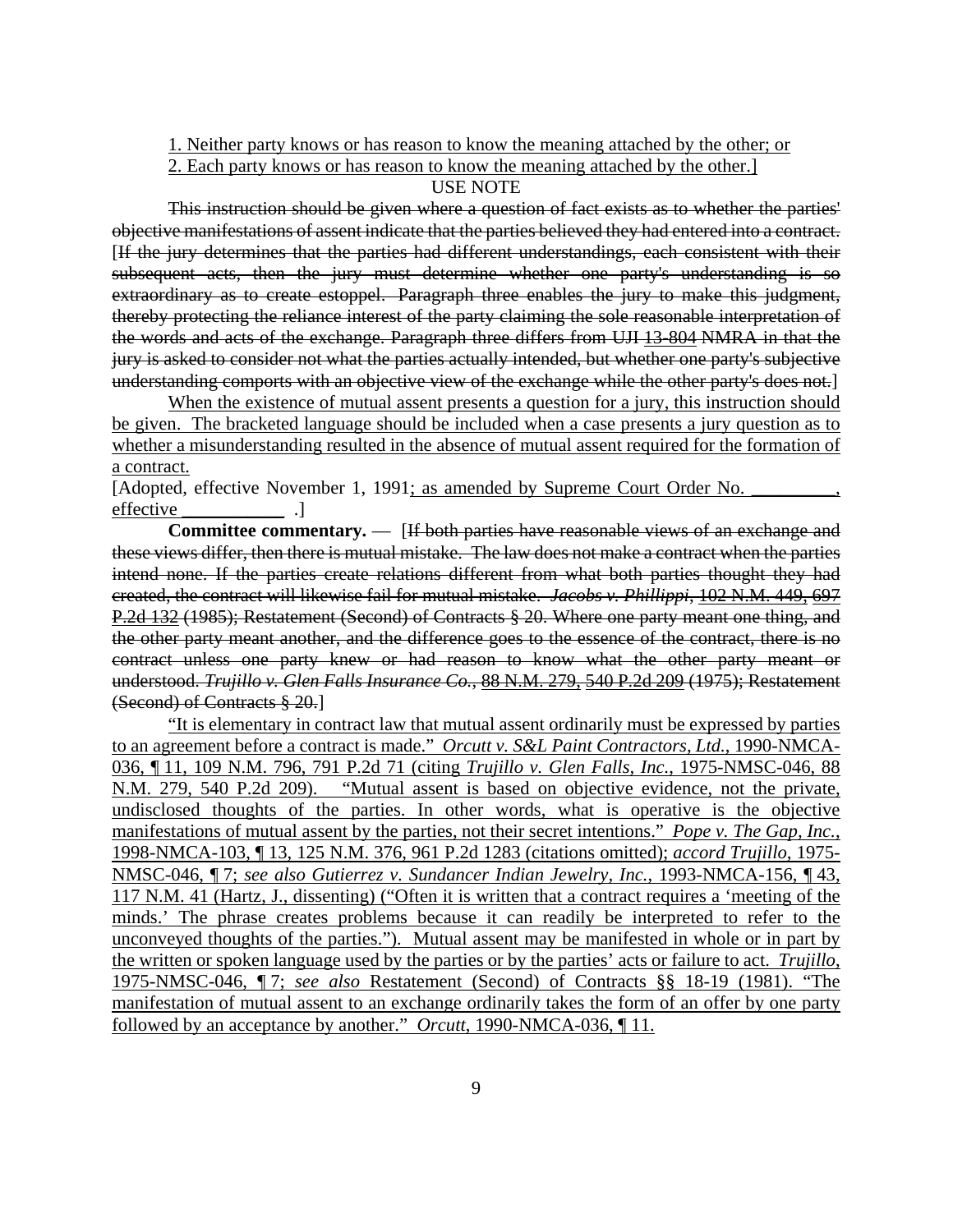"The Restatement (Second) of Contracts explains the effect of misunderstandings on contracts." *Pope*, 1998-NMCA-103, ¶ 13. "There is no manifestation of mutual assent to an exchange if the parties attach materially different meanings to their manifestations and (a) neither knows or has reason to know of the meaning attached by the other; or (b) each party knows or has reason to know the meaning attached by the other." Restatement (Second) of Contracts § 20(1), at 58-59 (1981); *see also* 1 R. Lord, *Williston on Contracts*, § 3:4, at 285 (4th ed. 2007); *cf.* Restatement (Second) of Contracts  $\S 20(2)$  and comments c & d thereto (explaining, in part, when a misunderstanding does not prevent the formation of a contract).

Secondary sources explain when, despite a manifestation of assent by a party, fraud, duress, mistake, or another invalidating cause may render the resulting contract voidable. *See, e.g.*, Restatement (Second) of Contracts § 19. Since invalidating causes are in the nature of an affirmative defense, a separate jury instruction should be drafted for any applicable defense. [As amended by Supreme Court Order No. \_\_\_\_\_\_\_\_, effective \_\_\_\_\_\_\_\_\_\_\_\_\_\_.]

# **13-817. Modification of contract; definition.**

[A m]Modification of a contract occurs when the parties intend to continue the contractual relationship but wish to change one or more of the terms of the contract. In order for [a] the modification [to the contract ]to be effective, there must be mutual assent of [both and and and and and the parties to the modification and and  $\frac{1}{\sqrt{2}}$  and  $\frac{1}{\sqrt{2}}$  and  $\frac{1}{\sqrt{2}}$  and  $\frac{1}{\sqrt{2}}$  and  $\frac{1}{\sqrt{2}}$  and  $\frac{1}{\sqrt{2}}$  and  $\frac{1}{\sqrt{2}}$  and  $\frac{1}{\sqrt{2}}$  and  $\frac{1}{\sqrt{2}}$  and  $\frac{1}{\sqrt{$ 

\_\_\_\_\_\_\_\_\_\_\_\_\_\_\_\_\_\_ (*name of party to the contract*) must have:

[done something [he][she][it] was not already obligated to do ]; or

[promised to do something [he][she][it] was not already obligated to do ]; or

[not done something [he][she][it] otherwise could have done]; or

[promised not to do something [he][she][it] otherwise could have done].]

[Even a contract that requires modifications to be in writing may be modified orally.

However, the oral modification must be proven by clear and convincing evidence.]

[Adopted, effective November 1, 1991; as amended by Supreme Court Order No. 18-8300-013, effective for all cases pending or filed on or after December 31, 2018; as amended by Supreme Court Order No.  $\qquad \qquad$ , effective

# USE [NOTE]NOTES

This instruction should be given when the validity of a contract modification is at issue. Use the first set of bracketed language when there is an issue as to whether a party benefitting from the modification gave consideration for it, including whichever of the four bracketed choices are supported by the evidence. Use the second set of bracketed language when an oral modification is alleged to have been made to a written contract with terms requiring that modifications be in writing. In such a case, the jury should also be instructed that an oral modification must be proven by clear and convincing evidence. *See* UJI 13-405 NMRA. [Adopted by Supreme Court Order No. effective

**Committee commentary**. — "[I]n the absence of a prohibiting statute, [a] written contract may be orally modified by the parties who made the original agreement." *Wendell v. Foley*, 1979- NMCA-052, ¶ 11, 92 N.M. 702, 594 P.2d 750. A course of dealing may also modify an agreement. *See Medina v. Sunstate Realty, Inc.*, 1995-NMSC-002, ¶ 14, 119 N.M. 136, 889 P.2d 171; *Wal-Go Assoc. v. Leon*, 1981-NMSC-022, 95 N.M. 565, 624 P.2d 507 (lessor's policy always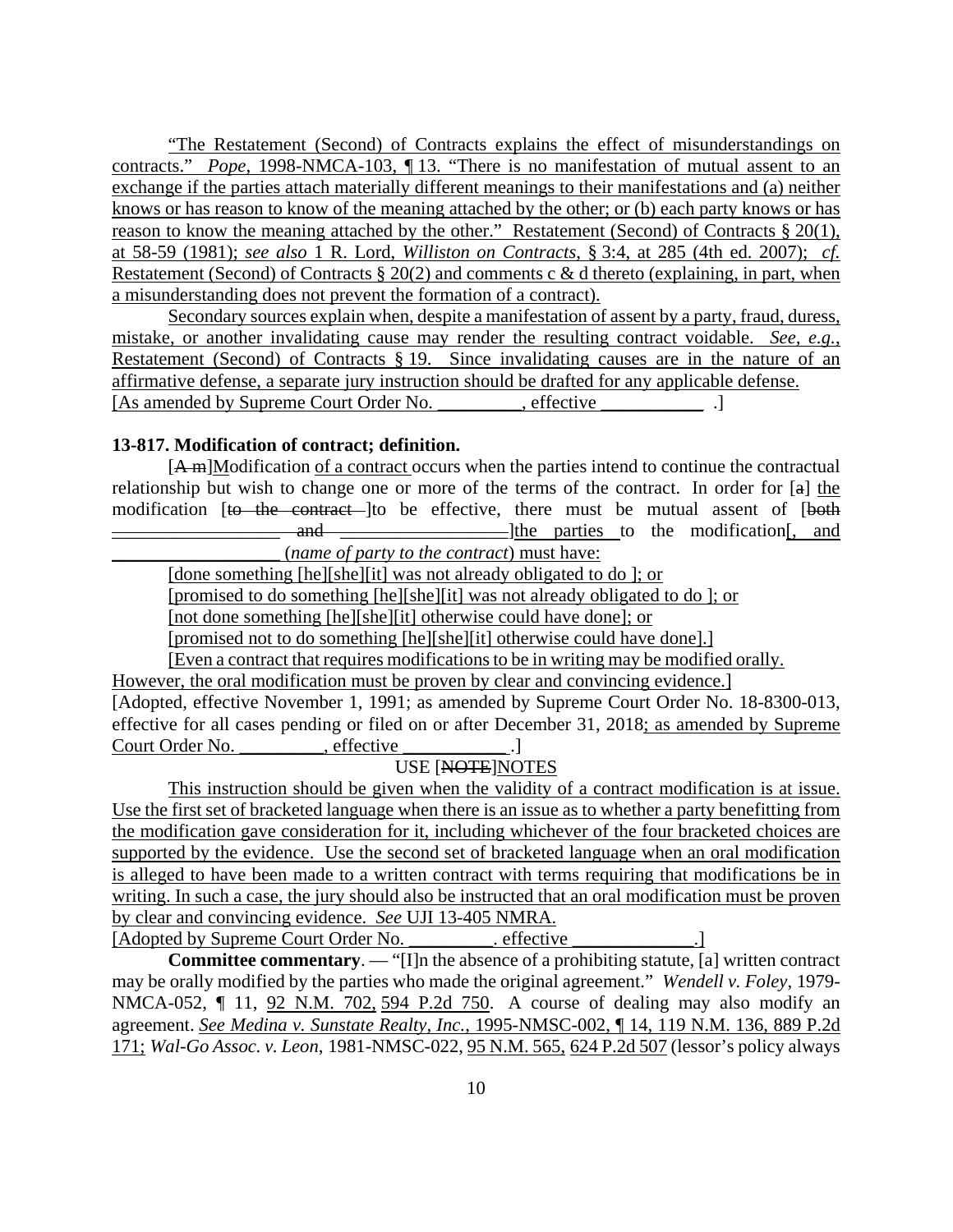to redeposit lessee's checks modified contract so that lessee was not in breach when its check was returned marked "insufficient funds"). Because New Mexico still adheres to the pre-existing duty rule, new consideration is necessary whenever a change benefits only one party. *See, e.g.*, *Jaynes v. Strong-Thorne Mortuary, Inc.*, 1998-NMSC-004, ¶ 11, 124 N.M. 613, 954 P.2d 45.

The ability of the parties to modify a contract orally may be circumscribed by their written agreement. *Danzer v. Prof'l Insurers, Inc.*, 1984-NMSC-046, 101 N.M. 178, 679 P.2d 1276 (oral modification of a written contract failed because contract called for modification in writing of the party to be charged). Nevertheless, a contract that requires modifications to be in writing may be modified orally if there is clear and convincing evidence that an oral modification was made. *See Medina*, 1995-NMSC-002,  $\P$  12-15 (holding the trial court erred in excluding evidence of oral modification of a contract requiring modifications to be in writing); *Valley Bank of Commerce v. Hilburn*, 2005-NMCA-004, ¶ 23, 136 N.M. 74, 105 P.3d 294; *Powers v. Miller*, 1999-NMCA-080, ¶ 10, 127 N.M. 496, 984 P.2d 177 (requiring that oral modifications to written contracts that specify that modifications must be in writing must be proven by clear and convincing evidence). [As amended by Supreme Court Order No. 18-8300-013, effective for all cases pending or filed on or after December 31, 2018; as amended by Supreme Court Order No. \_ effective \_\_\_\_\_\_\_\_\_\_\_\_\_\_\_.]

# **13-819. [Assignment; no reversionary interest.] Partial assignment of a contractual right; no instruction drafted.**

**EXAMPLE 2018**<br>[For the assignment to be valid, the contract of the must have retained no rights in what was assigned.]

[USE NOTE]

[This direction should be given in conjunction with UJI 13-818.]

| <b>Committee commentary.</b> $\rightarrow$ Section 326(1) of the Restatement (Second) of Contracts     |
|--------------------------------------------------------------------------------------------------------|
| (1981) provides that "an assignment of a part of a right, whether the part is specified as a fraction, |
| as an amount, or otherwise, is operative as to that part to the same extent and in the same manner     |
| as if the part had been a separate right." The New Mexico Supreme Court has written approvingly        |
| of partial assignments, but it has not yet indicated whether New Mexico follows Section 326 or         |
| provided specific guidance regarding partial assignments. <i>Johnson v. Sowell</i> , 1969-NMSC-133, ¶  |
| 18, 80 N.M. 677, 459 P.2d 839; Kandelin v. Lee Moor Contracting Co., 1933-NMSC-058, 1 26,              |
| 37 N.M. 479, 24 P.2d 731.                                                                              |
|                                                                                                        |

[Adopted, effective November 1, 1991; as amended by Supreme Court Order No. effective ...

#### **13-825. Ambiguity in term or terms; general rule of interpretation.**

There is a dispute as to the meaning of the following term[s] in the contract: [<del>[Fill in term</del>] or terms]] (*Fill in term or terms*). [If you find that the parties, at the time the contract was made, had the same understanding of [this] [these] term[s], then you shall give that meaning to the term[s]. Where, however, the parties at the time the contract was made had different meanings in mind about [this] [these] term[s], then y]You shall give the term[s] that meaning which you find to be most reasonable, taking into consideration all the circumstances, including the following:

[the intentions of the parties];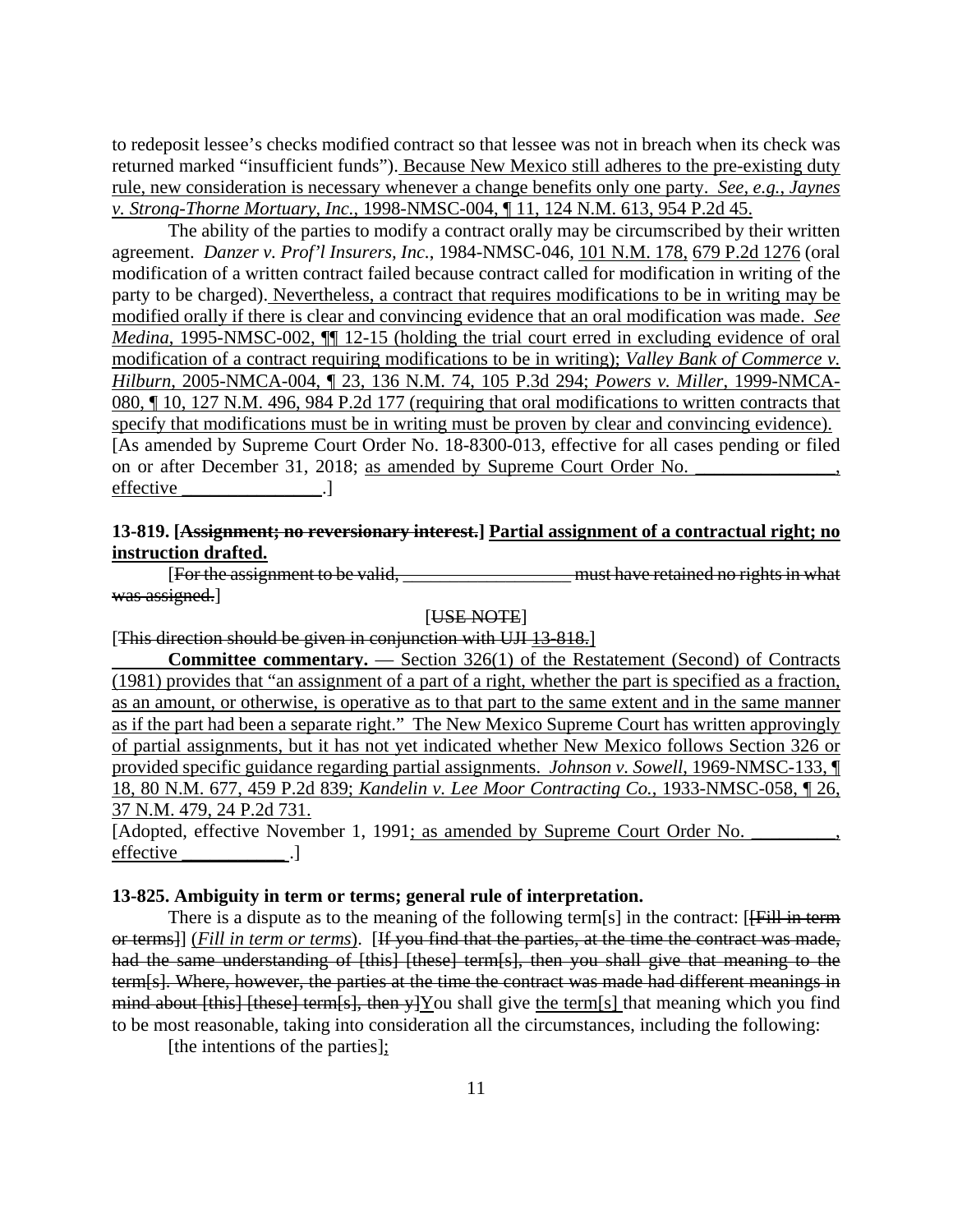[the words that the parties used]; [the purposes the parties sought to achieve]; [custom in the trade]; [the parties' course of dealing]; [the parties' course of performance]; [whether a party, at the time the contract was entered into, knew or should have known that the other party interpreted the term[s] differently[-]].

#### USE [NOTE]NOTES

[This instruction should be given together with UJI 13-804 NMRA, as well as together with any applicable instruction from UJI 13-826, 13-827 or 13-828 NMRA. The term or terms in dispute should be inserted after the colon in the first sentence. Before a court may submit a question of interpretation of a contract term or terms to the jury, however, the court must make the threshold determinations that there is ambiguity as to the meaning of the term or terms at issue and that the resolution of any ambiguity requires extrinsic evidence. These threshold issues are ones of law for the court to determine. If the court determines that ambiguity exists, then extrinsic evidence, which is helpful in resolving the ambiguity, is admissible to demonstrate the parties' intentions and the surrounding circumstances and the question of interpretation may be submitted, where appropriate, to the jury. If the court finds no ambiguity, however, then the unambiguous meaning of the term or terms, as determined by the court, is controlling, and no question of interpretation is submitted to the jury. The bracketed language at the end of the instruction should be used where appropriate from the evidence.

A court must make a preliminary determination as a matter of law that a contract contains an ambiguity before this instruction is given. If such a determination is made, the term(s) in dispute should be inserted after the colon in the first sentence of the instruction. The bracketed language regarding the circumstances that the jury may consider in resolving the ambiguity should be included as the evidence in the case warrants. The evidence also may warrant the giving of additional instructions, including UJI 13-804 NMRA (Contract; intention of the parties); UJI 13- 826 NMRA (Custom in the trade); UJI 13-827 NMRA (Course of dealing); and UJI 13-828 NMRA (Course of performance).

[Adopted, effective November 1, 1991; as amended by Supreme Court Order No. effective ...

**Committee commentary.** — [The court's function is to interpret and enforce the contract as made by the parties with reference to the intent of the parties. *CC Housing Corp. v. Ryder Truck Rental*, 106 N.M. 577, 746 P.2d 1109 (1987); *Segura v. Kaiser Steel Corp.*, 102 N.M. 535, 697 P.2d 954 (Ct. App. 1984); *Manuel Lujan Insurance, Inc. v. Jordan*, 100 N.M. 573, 673 P.2d 1306 (1983); *Schaefer v. Hinkle*, 93 N.M. 129, 597 P.2d 314 (1979). A contractual term is ambiguous "only if it is reasonably and fairly susceptible of different constructions." *Levenson v. Mobley*, 106 N.M. 399, 401, 744 P.2d 174, 176 (1987). Disagreement between the parties as to what the terms of the contract mean does not in itself establish ambiguity. Id. Once it has been determined that a contract is ambiguous and its construction depends on extrinsic facts and circumstances, terms of a contract become questions of fact for triers of fact. *Valdez v. Cillessen & Son, Inc.*, 105 N.M. 575, 734 P.2d 1258 (1987); *Mobile Investors v. Spratte*, 93 N.M. 752, 605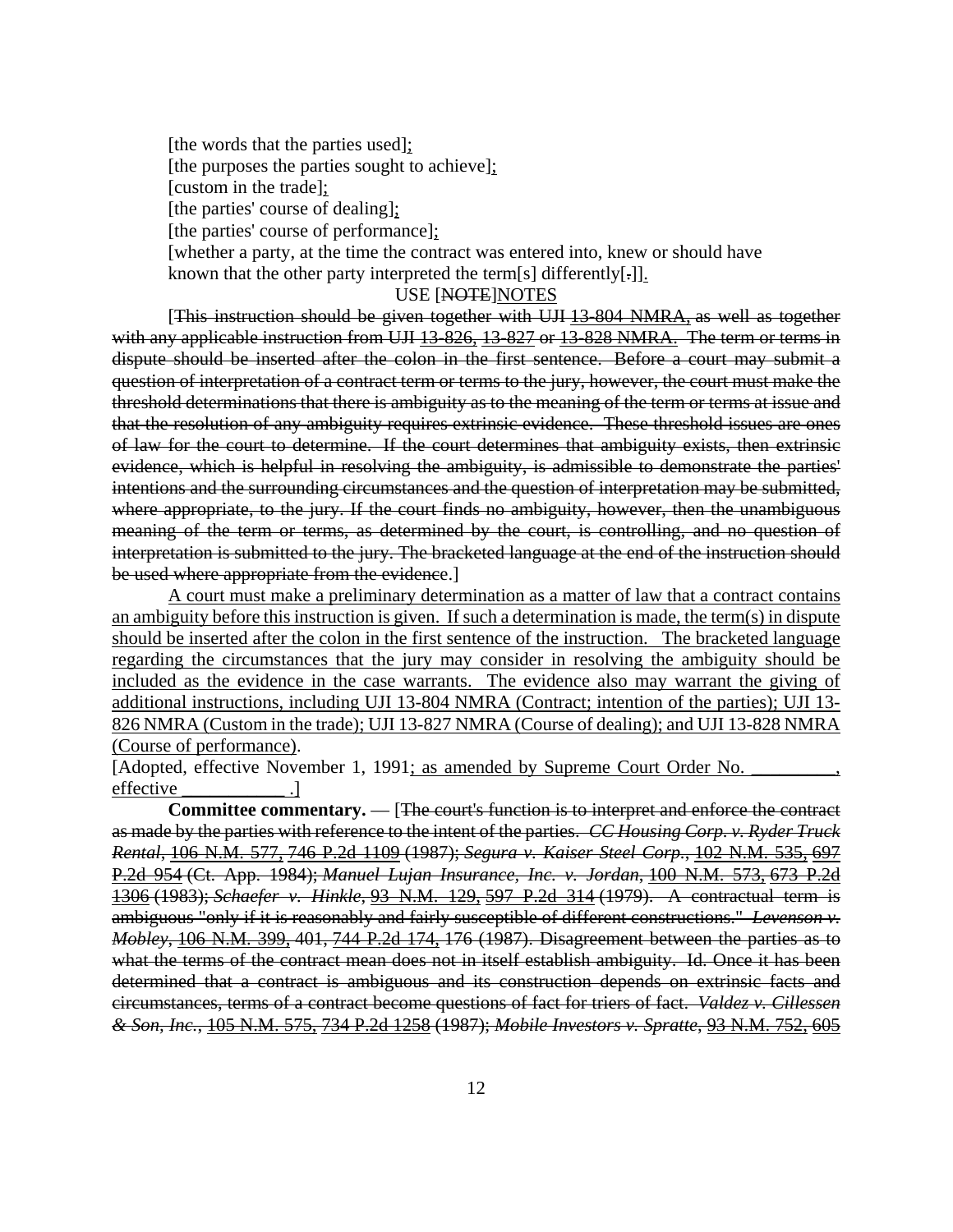P.2d 1151 (1980); *Schaeffer v. Kelton*, 95 N.M. 182, 619 P.2d 1226 (1980); *Young v. Thomas*, 93 N.M. 677, 604 P.2d 370 (1979).]

Whether a contract contains an ambiguity presents a preliminary question of law for a court to decide. *Mark V, Inc. v. Mellekas*, 1993-NMSC-001, ¶ 12, 114 N.M. 778, 845 P.2d 1232; *see also C.R. Anthony Co. v. Loretto Mall Partners*, 1991-NMSC-070, ¶ 17, 112 N.M. 504, 817 P.2d 238. "If the court determines that the contract is reasonably and fairly susceptible of different constructions, an ambiguity exists." *Mark V, Inc.*, 1993-NMSC-001, ¶ 12.

Once a contract is found to be ambiguous, the meaning to be assigned to the unclear term(s) presents a question of fact. *Id.* If evidence is proffered regarding the facts and circumstances surrounding the contract and the evidence is in dispute, turns on witness credibility, or is susceptible to conflicting inferences, the meaning must be resolved by a jury (or the court as the fact finder in the absence of a jury). *Id.* "[T]he [jury] may consider extrinsic evidence of the language and conduct of the parties and the circumstances surrounding the agreement, as well as oral evidence of the parties' intent." *Id.* ¶ 13; *see also Allsup's Convenience Stores, Inc. v. N. River Ins. Co.*, 1999-NMSC-006, ¶ 31, 127 N.M. 1, 976 P.2d 1 (showing that a jury also may consider evidence regarding the purposes the parties sought to achieve, trade custom, course of dealing, and course of performance). The jury must decide whether the proffered evidence "supports one interpretation rather than the other." *McNeill v. Rice Eng'g & Operating, Inc.*, 2003- NMCA-078, ¶ 13, 133 N.M. 804, 70 P.3d 794; *cf. Mark V, Inc.*, 1993-NMSC-001, ¶ 13 (Under the parol evidence rule, "evidence should not be received when its purpose or effect is to contradict or vary the agreement's terms.").

The jury must resolve the ambiguity before deciding breach and damages. *C.R. Anthony Co.*, 1991-NMSC-070, ¶ 11.

[As amended by Supreme Court Order No. effective ...

#### **13-826. Custom in the trade.**

A custom in the trade is any manner of dealing that is commonly followed in a place or trade so as to create a reasonable expectation that it will be followed with respect to the transaction between the parties.

#### USE [NOTE]NOTES

This instruction should be [ $used$ ]given in conjunction with UJI 13-825 NMRA when  $[a]$ question of interpretation exists as to a term or terms in a contract and there is evidence submitted concerning custom in the trade]there is a dispute as to the meaning of an ambiguous term or terms in a contract and there has been a sufficient showing of a trade custom to submit the evidence to the jury to consider in resolving the dispute.

[Adopted, effective November 1, 1991; as amended by Supreme Court Order No. effective ...

**Committee commentary.** — [Evidence of trade custom is admissible to determine the meaning of disputed terms in the contract. This instruction should not be considered as having created any duty independent of the contract.

The existence and scope of the trade custom must be proved as facts, and the issue should not be submitted to the jury unless there is evidence to make a triable issue. While a practice, in order to be considered "custom," must be sufficiently common so as to justify the expectation that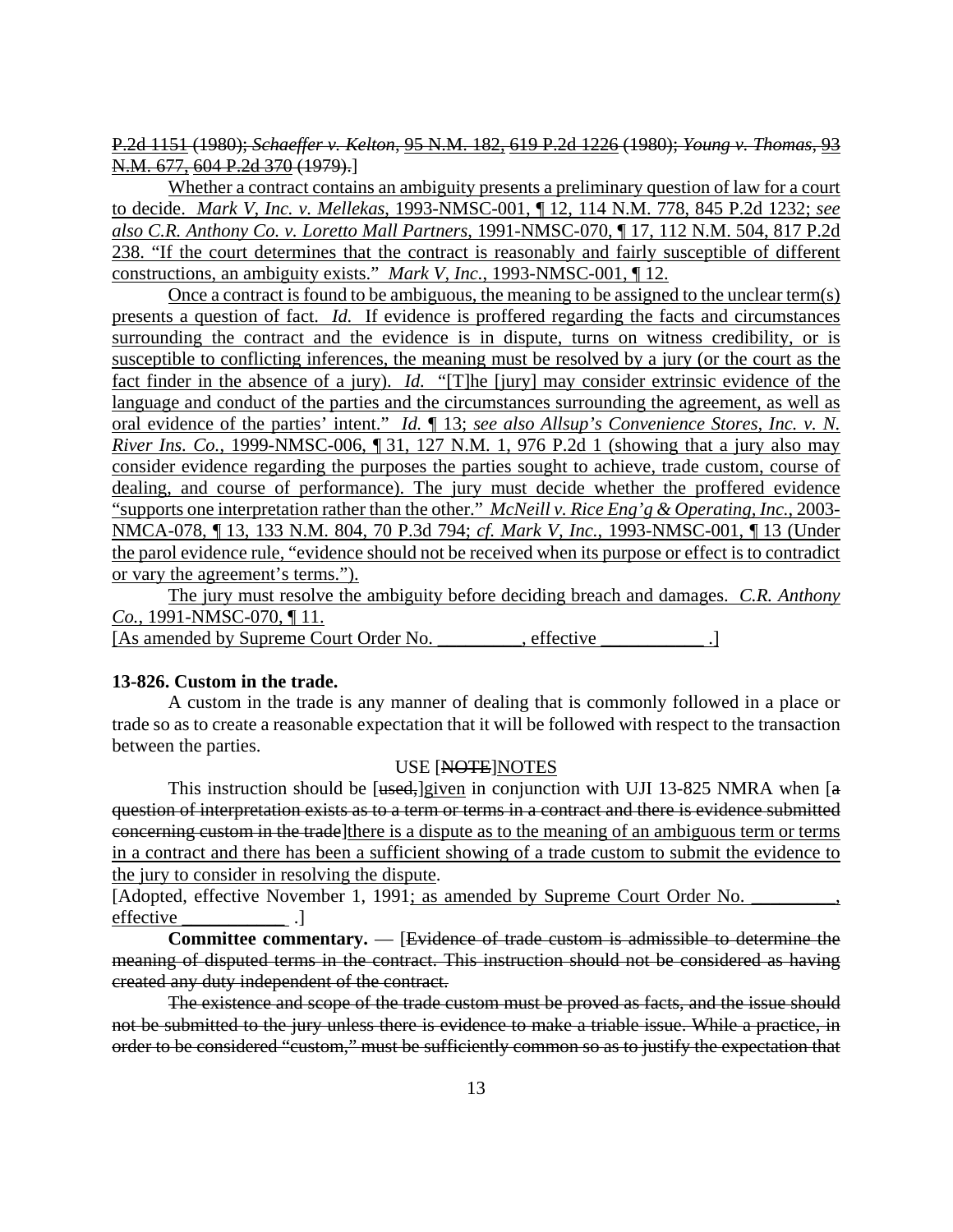it will be followed, it is not necessary that the practice be long-standing, universal, or without dissent.]

Evidence of a trade custom is admissible for the factfinder to consider in determining the meaning of an ambiguous term in a contract. *See Allsup's v. Convenience Stores, Inc. v. N. River Ins. Co.*, 1999-NMSC-006, ¶ 31, 127 N.M. 1, 976 P.2d 1. A trade custom may be proved through witness testimony and other evidence. *Romero v. H.A. Lott, Inc.*, 1962-NMSC-037, ¶ 12, 70 N.M. 40, 369 P.2d 777; *see also Briggs v. Zia Co.*, 1957-NMSC-074, ¶¶ 6-10, 63 N.M. 148, 315 P.2d 217. Guidance regarding the roles of the trial court and the jury when a party seeks to rely on evidence of trade custom may be found in 12 Richard A. Lord, *Williston on Contracts* § 34:19 (4th ed. 2012).

[Amended by Supreme Court Order No. 18-8300-013, effective for all cases pending or filed on or after December 31, 2018; as amended by Supreme Court Order No. \_\_\_\_\_\_\_\_\_, effective  $\Box$ 

## **13-827. Course of dealing.**

A course of dealing is a manner of dealing between the parties in previous transactions which it is reasonable to regard as establishing [a]the parties' common understanding [with respect]  $\text{te}$  of the meaning of the term[s] in dispute.

## USE [NOTE]NOTES

This instruction should be given in conjunction with UJI 13-825 NMRA. when a question of interpretation exists as to a term or terms in a contract and there is evidence submitted concerning course of dealing]when there is a dispute as to the meaning of an ambiguous term or terms in a contract and there has been a sufficient evidentiary showing of a prior course of dealing between the parties to submit the evidence to the jury to consider in resolving the dispute. [Adopted, effective November 1, 1991; as amended by Supreme Court Order No. effective ...

**Committee commentary.** — [Evidence of how the parties have dealt with each other in other similar transactions may be relevant to the proper construction of the contract at issue. This type of evidence is referred to as "course of dealing." The evidence of course of dealing may assist in construing ambiguous terms in a contract or it may also serve to supplement or amplify explicit terms in a contract. J.A. Farnsworth, Contracts § 7.13.

In order for there to be a "course of dealing," it is necessary that the prior conduct not be an isolated instance but rather reflect a sufficient sequence of events to support the conclusion that it reliably evinces the understanding of the parties. Restatement (Second) of Contracts, §223(2); [*Id.*] J.A. Farnsworth, Contracts § 7.13.The concept of "course of dealing" should not be confused with the concept of "course of performance," which deals with the parties' performance of the contract at issue. *See* UJI 13-828 NMRA. Similarly, the concept of "course of dealing" must be distinguished from prior negotiations of the contract at issue.]

Evidence of a prior course of dealing between the parties is admissible for the factfinder to consider in determining the meaning of an ambiguous term in a contract. *See Allsup's Convenience Stores, Inc. v. N. River Ins. Co.*, 1999-NMSC-006, ¶ 31, 127 N.M. 1, 976 P.2d 1. For a course of dealing to be shown, the parties must have previously dealt with one another in similar transactions in a manner that supports the conclusion that the dealings evince the parties' understanding of the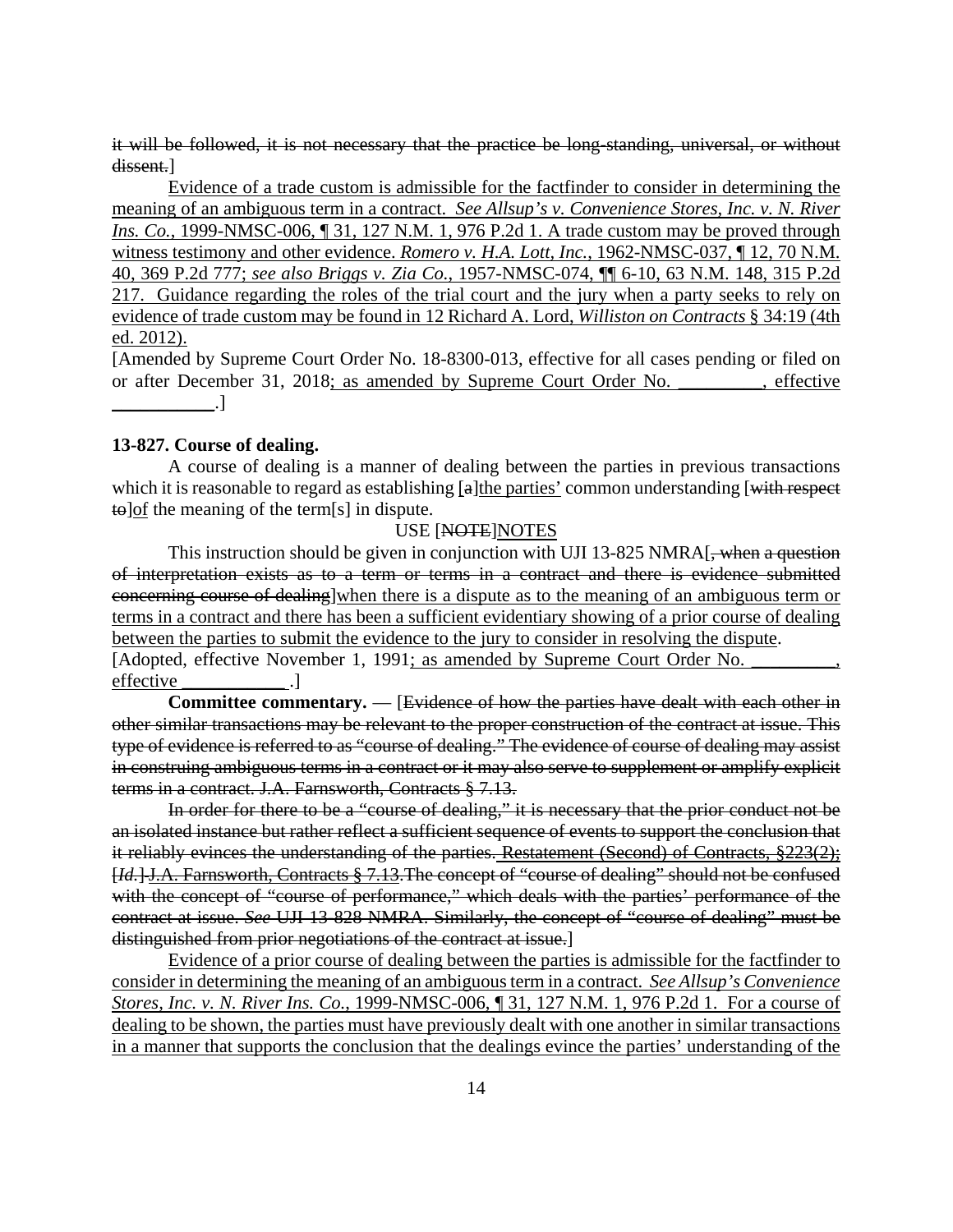contractual term(s) in question. *See* 2 Zachary Wolfe, *Farnsworth on Contracts* § 7.16 (4<sup>th</sup> ed. 2019). A course of dealing, which involves conduct prior to the contract in question, should not be confused with a course of performance, which involves the parties' performance of the contract at issue. *Id.*

[Amended by Supreme Court Order No. 18-8300-013, effective for all cases pending or filed on or after December 31, 2018; as amended by Supreme Court Order No.  $\qquad \qquad$ , effective  $\Box$ 

### **13-828. Course of performance.**

A course of performance is the way the parties have conducted themselves in the performance of [this contract, reflecting a]the contract which it is reasonable to regard as establishing the parties' common understanding of the meaning of the term[s] in dispute.

# USE [NOTE]NOTES

This instruction should be given in conjunction with UJI 13-825 NMRA when a question of interpretation exists as to a term or terms in a contract and [there is evidence submitted concerning course of performance]evidence is submitted concerning the parties' course of performance under the contract.

[Adopted, effective November 1, 1991; as amended by Supreme Court Order No. effective ...

**Committee commentary.** — [How the parties have performed the obligations of the contract at issue may be relevant to the construction of that contract and hence admissible. Such evidence is considered "course of performance" and should be distinguished from "course of dealing" (*see* UJI 13-827 NMRA) and "trade custom" (*see* UJI 13-826 NMRA).

In order for performance of the contract to constitute a "course" of performance, the evidence must describe more than just an isolated act or instance, but must be sufficiently established to indicate reliably the intents of the parties. See J. A. Farnsworth, Contracts § 7.13. The concept of course of performance is closely associated with the concepts of waiver (*see* UJI 13-842 NMRA) and modification of the contract (*see* UJI 13-817 NMRA).]

Evidence of how the parties have performed the obligations of the contract at issue is admissible for the factfinder to consider in determining the meaning of an ambiguous term in the contract. *See Allsup's Convenience Stores, Inc. v. N. River Ins. Co.*, 1999-NMSC-006, ¶ 31, 127 N.M. 1, 976 P.2d 1. The conduct of the parties after the contract is made may indicate the meaning that they attach to the term(s) in question. 2 Zachary Wolfe, *Farnsworth on Contracts* § 7.16 (4th ed. 2019). A course of performance, which involves the parties' performance of the contract at issue, should not be confused with a course of dealing, which involves conduct prior to the contract in question. *Id.*

[Amended by Supreme Court Order No. 18-8300-013, effective for all cases pending or filed on or after December 31, 2018; as amended by Supreme Court Order No. \_\_\_\_\_\_\_, effective  $\blacksquare$ 

**[NEW MATERIAL] 13-834. Misrepresentation.**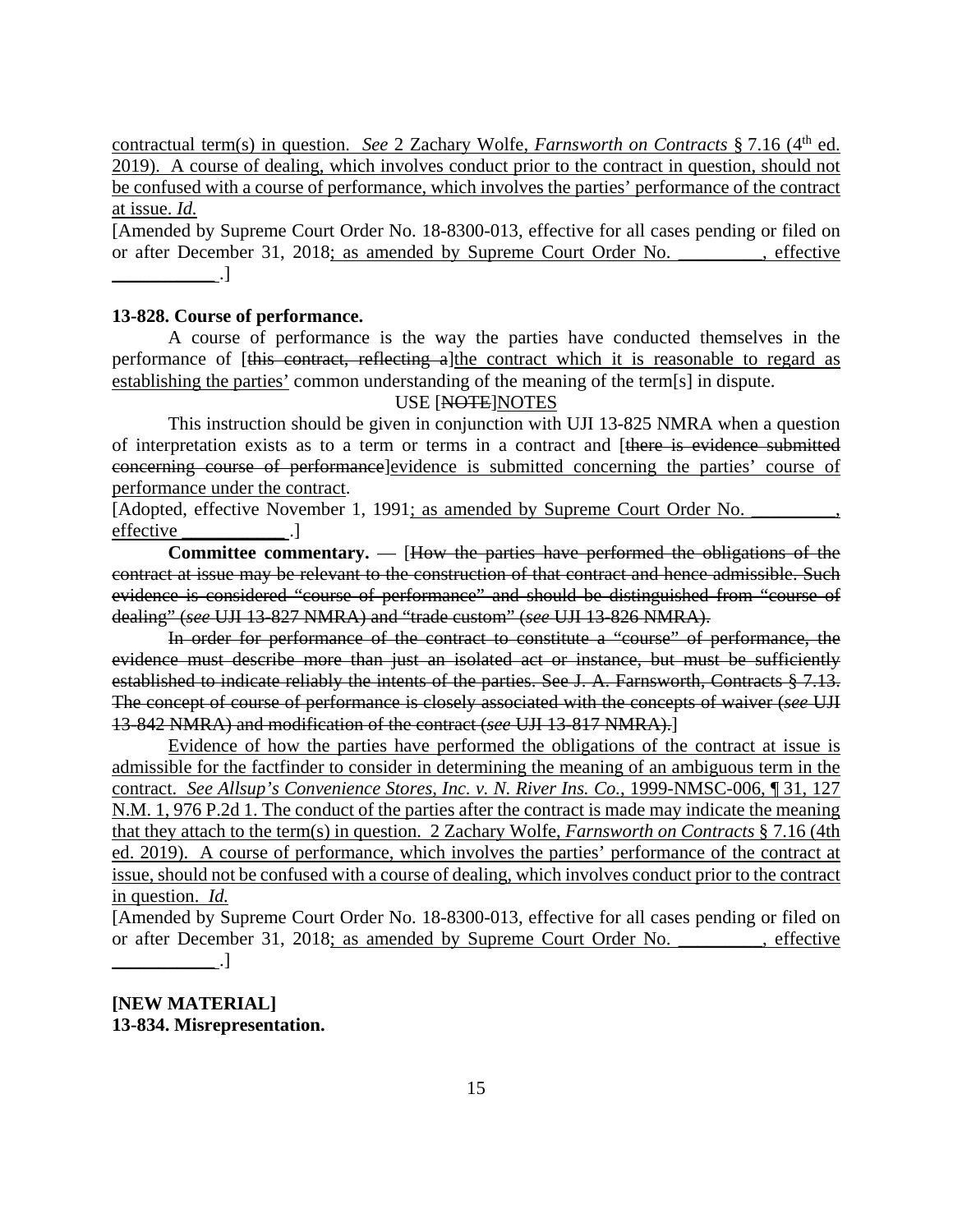\_\_\_\_\_\_\_\_\_\_\_\_\_\_ (*name of defendant*) claims that the contract upon which \_\_\_\_\_\_\_\_\_\_\_

(*name of plaintiff*) relies is void because of misrepresentation by \_\_\_\_\_\_\_\_\_\_\_\_\_\_ (*name of plaintiff*).

To establish the defense of misrepresentation, *\_\_\_\_\_\_\_\_\_\_\_\_\_\_\_\_(name of defendant*) must prove all of the following:

1. That \_\_\_\_\_\_\_\_\_\_\_\_\_\_ (*name of plaintiff*) made a misrepresentation;

2. That the misrepresentation was [fraudulent] [or] [material];

3. That \_\_\_\_\_\_\_\_\_\_\_\_\_\_ (*name of defendant*) would not have entered into the contract if [he][she][it] had known that the representation was untrue; and

4. That \_\_\_\_\_\_\_\_\_\_\_\_\_\_ (*name of defendant*)'s reliance on the misrepresentation was justified.

[A material misrepresentation is any untrue statement upon which the other party did in fact rely in entering into the contract, and without which the other party would not have entered into the agreement.]

[A misrepresentation is fraudulent if one party makes it with the intent to deceive and to cause the other party to act on it. If a fraudulent misrepresentation is at issue, it must be proven by clear and convincing evidence.]

#### USE NOTES

Use this instruction when the defendant contends that a contract is void because of a misrepresentation by the plaintiff. Include the first bracketed paragraph when a material misrepresentation is alleged. Include the second bracketed paragraph when a fraudulent misrepresentation is alleged. If the defendant contends that the misrepresentation was fraudulent, the jury should also be instructed that a fraudulent misrepresentation must be proven by clear and convincing evidence. *See* UJI 13-405 NMRA.

[Approved by Supreme Court Order No. \_\_\_\_\_\_\_\_\_\_\_\_\_\_, effective \_\_\_\_\_\_\_\_\_\_\_\_\_.]

**Committee commentary. –** Misrepresentations by one party as to a writing can make a contract voidable by the other party. *See, e.g.*, *Gross Kelly & Co. v. Bibo*, 1914-NMSC-085, ¶¶ 17, 35, 19 N.M. 495, 145 P. 480. "In order for this to occur, the recipient of the misrepresentation must show that (1) there was a misrepresentation that was (2) material or fraudulent and which (3) induced the recipient to enter into the agreement, and that (4) the recipient's reliance on the misrepresentation was justified." *Sisneros v. Citadel Broadcasting Co.*, 2006-NMCA-102, ¶ 10, 140 N.M. 266, 142 P.3d 34.

The contractual defense does not require fraud, or that the misrepresentations be intentional. "The rule in New Mexico is that irrespective of the good faith with which a misrepresentation of material fact is made, if it is justifiably relied on by one seeking rescission of the contract, such rescission should be allowed." *Jones v. Friedman*, 1953-NMSC-051, ¶ 22, 57 N.M. 361, 251 P.2d 1131; *see also Maxey v. Quintana*, 1972-NMCA-069, ¶ 9, 84 N.M. 38, 499 P.2d 356 ("Rescission may be effected without regard to the good faith with which a misrepresentation is made."). However, when the misrepresentation is not material, fraudulent intent must be shown. *See Sisneros*, 2006-NMCA-102, ¶ 10; *cf. McElhannon v. Ford*, 2003- NMCA-091, ¶ 15, 134 N.M. 124, 73 P.3d 827 ("[R]escission may be allowed in certain cases of non-fraudulent, but material, nondisclosure.").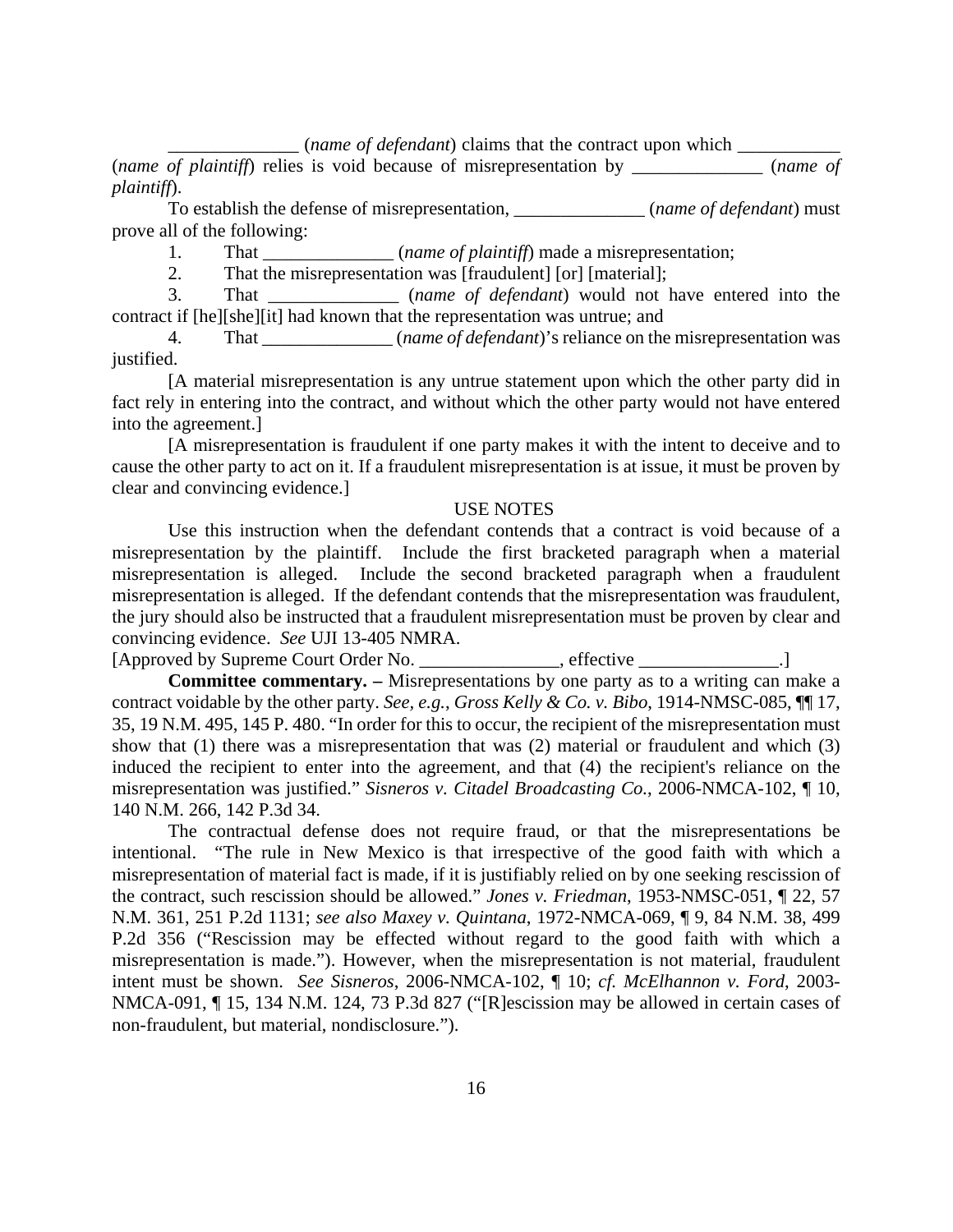The burden of proof is different depending on whether fraud or misrepresentation is at issue. Where the misrepresentations are fraudulent, the defendant must prove the defense under the higher clear and convincing standard. *See, e.g.*, *McLean v. Paddock*, 1967-NMSC-165, ¶ 16, 78 N.M. 234, 430 P.2d 392 (requiring the defense of fraud to be proven by clear and convincing evidence), *overruled on other grounds by Duke City Lumber Co., Inc. v. Terrel*, 1975-NMSC-041, ¶ 7, 88 N.M. 299, 540 P.2d 229.

[Approved by Supreme Court Order No. \_\_\_\_\_\_\_\_\_\_\_\_\_\_\_, effective \_\_\_\_\_\_\_\_\_\_\_\_\_\_\_.]

#### **13-835. Illegality; enforceability of contractual obligations.**

There was in force in the State of New Mexico at the time this contract was entered into a certain [statute] [ordinance] [regulation] which provided:

(*set out statutory language*)

[If you find that \_\_\_\_\_\_\_\_\_\_\_\_\_\_\_\_\_\_\_\_\_\_\_\_ violated this statute, then \_\_\_\_\_\_\_\_\_\_ was excused from performing [his] [her] obligations under the contract.]

If [making the contract] [performing the contract] [violated] [would violate] the [statute] [ordinance] [regulation], then \_\_\_\_\_\_\_\_\_\_\_*\_\_\_(name of defendant*) is excused from [his] [her] [its] obligation[s] under the contract.

# USE [NOTE]NOTES

This instruction is to be used when the defendant has asserted that the making or performance of the contract violated public policy as expressed in a statute, ordinance, or regulation and there is evidence to support a finding that the violation occurred. Before the instruction is given, however, the court must determine as a matter of law that the public policy allegedly violated is of sufficient importance to justify invalidating the contract. Where the evidence warrants, the court should instruct on excuse or justification with respect to violation of the statute or ordinance as provided in UJI 13-1503 NMRA.

[Adopted, effective November 1, 1991; as amended by Supreme Court Order No. \_\_\_\_\_\_ effective \_\_\_\_\_\_\_\_\_\_\_ .]

**Committee commentary.** — A contract made or performed in violation of a statute may be unenforceable on public policy grounds. *See DiGesu v. Weingart*, 1978-NMSC-017, ¶ 7, 91 N.M. 441, 575 P.2d 950[ (1978) (violation of liquor license regulation)]; *Granger v. Caviness*, 1958-NMSC-106, ¶¶ 6, 10, 64 N.M. 424, 329 P.2d 439; *Davis v. Savage*, 1946-NMSC-011, ¶ 42, 50 N.M. 30, 168 P.2d 851; *City of Artesia v. Carter*, 1980-NMCA-006, ¶ 12, 94 N.M. 311, 610 P.2d 198. The statute itself may so provide.

In many instances, however, the effect of the violation, if proved, must be determined by the court. In making this determination, the court should balance the public policy that is alleged to have been violated against the interest in enforcing the contract. *See* Restatement (Second) of Contracts § 178 (1981); 6A Corbin, Contracts § 1375 (1962); *State ex rel. Balderas v. ITT Educ. Servs.*, 2018-NMCA-044, ¶ 13, 421 P.3d 849. Whether a contract is against public policy is a question of law for the court to determine from all the circumstances of each case. *Berlangieri v. Running Elk Corp.*, 2002-NMCA-060, ¶ 11, 132 N.M. 332, 48 P.3d 70. The court should examine the subject matter, object, and purpose of the statute, the wrong or evil which it is intended to remedy or prevent, and the class of persons sought to be controlled in order to ascertain whether the legislature intended to invalidate contracts in violation of the statute. *Forrest Currell Lumber*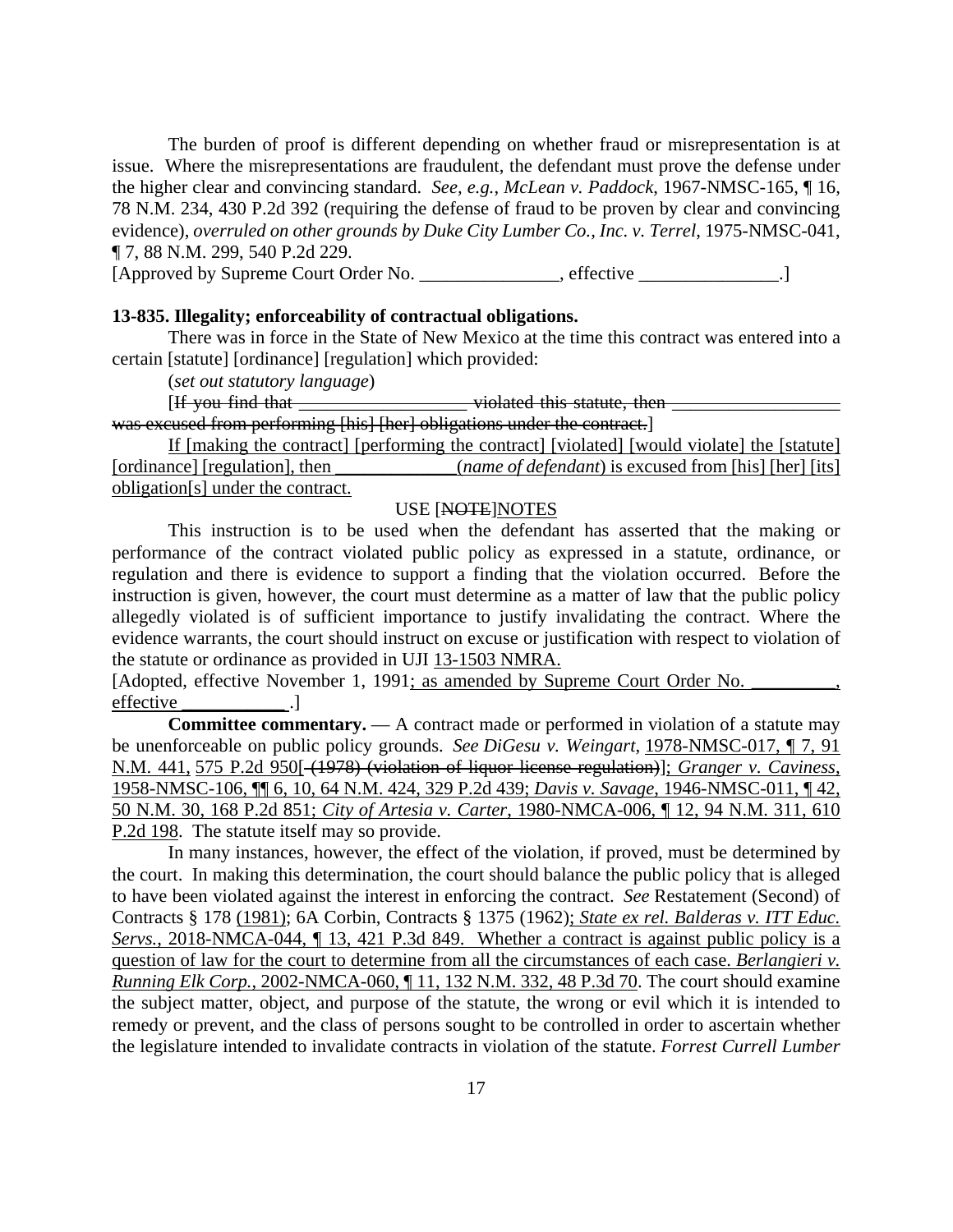*Co. v. Thomas*, 1970-NMSC-018, ¶ 15, 81 N.M. 161, 464 P.2d 891 [(1970)]; *see also Niblack v. Seaberg Hotel Co.*, 1938-NMSC-018, ¶¶ 15-16, 42 N.M. 281, 76 P.2d 1156 [(1938)]; *Douglass v. Mutual Benefit Health & Accident Ass'n*, 1937-NMSC-097, ¶ 25, 42 N.M. 190, 76 P.2d 453 [(1937)].

Where a contract is made up of several provisions, one of which is illegal, if the illegal provision can be eliminated without destroying the symmetry of the contract as a whole, that provision will be voided, and the remainder of the contract will be enforced. *Forrest Currell,* 1970- NMSC-018, ¶ 16; *Arch, Ltd. v. Yu*, 1988-NMSC-101, ¶ 14, 108 N.M. 67, 766 P.2d 911; *Garcia v. Bd. of Regents*, 2016-NMCA-052, ¶ 20, 373 P.3d 998. [As amended by Supreme Court Order No.  $\qquad \qquad$ , effective

#### **13-839. Undue influence.**

If \_\_\_\_\_\_\_\_\_\_\_\_\_\_\_\_\_\_ (*name of party claiming undue influence*) entered into the contract through undue influence, then [he] [she] [it] is excused from performing [his] [her] [its] obligations under the contract. "Undue influence" is the abuse of a [close or special relationship] position of trust or a dominant position in a relationship by one party which persuades the other party to enter into the contract.

[\_\_\_\_\_\_\_\_\_\_\_\_\_\_\_\_\_\_ has the burden of proving undue influence by clear and convincing evidence.]

#### USE [NOTE]NOTES

This instruction is intended for use in contract cases and is not intended for use in its present form in other situations, such as gifts, wills, etc. If the contract in question is a written release of claims, the jury also should be instructed that undue influence must be proven by clear and convincing evidence. *See* UJI 13-304 NMRA.

[Adopted, effective November 1, 1991; as amended by Supreme Court Order No. effective .]

**Committee commentary.** — Undue influence is not susceptible to a fixed formula. *Brown v. Cobb*, 1949-NMSC-016, 53 N.M. 169, 204 P.2d 264 [(1949)] (legatees sue to cancel decedent's ranch lease); Restatement (Second) of Contracts § 177 (1981). While influence alone is not prohibited, undue influence will relieve the party of that contract obligation. *Nance v. Dabau*, 1967-NMSC-173, 78 N.M. 250, 430 P.2d 747 [(1967)] (suit brought by widow's guardian to set aside deeds and contracts). Many cases involve either a confidential or fiduciary relationship. *Shultz v. Ramey*, 1958-NMSC-099, 64 N.M. 366, 328 P.2d 937 [(1958)] (suit to cancel farm lease with son-in-law); *Salazar v. Manderfield*, 1943-NMSC-005, 47 N.M. 64, 134 P.2d 544 [(1943)] (suit to cancel deed to fiduciary); *Cardenas v.Ortiz*, 1924-NMSC-039, 29 N.M. 633, 226 P. 418  $[$ (4924)] (suit to cancel deed to farm $[$ -]). However, a formal fiduciary or confidential relationship is not required; a person may also occupy a "position of trust" with respect to another "where there exists such trust and confidence between the parties of whatever character that confidence may be as enables the person in whom such confidence is reposed to exert it or so influence the opposite person with the result that some transaction financially beneficial to the person trusted takes place." *Cardenas,* 1924-NMSC-039, ¶ 10; *see also Beals v. Ares*, 1919- NMSC-067, ¶ 88, 25 N.M.459, 185 P. 780 (holding that the "number or character" of relationships giving rise to undue influence "are not defined by law"). Undue influence may also occur where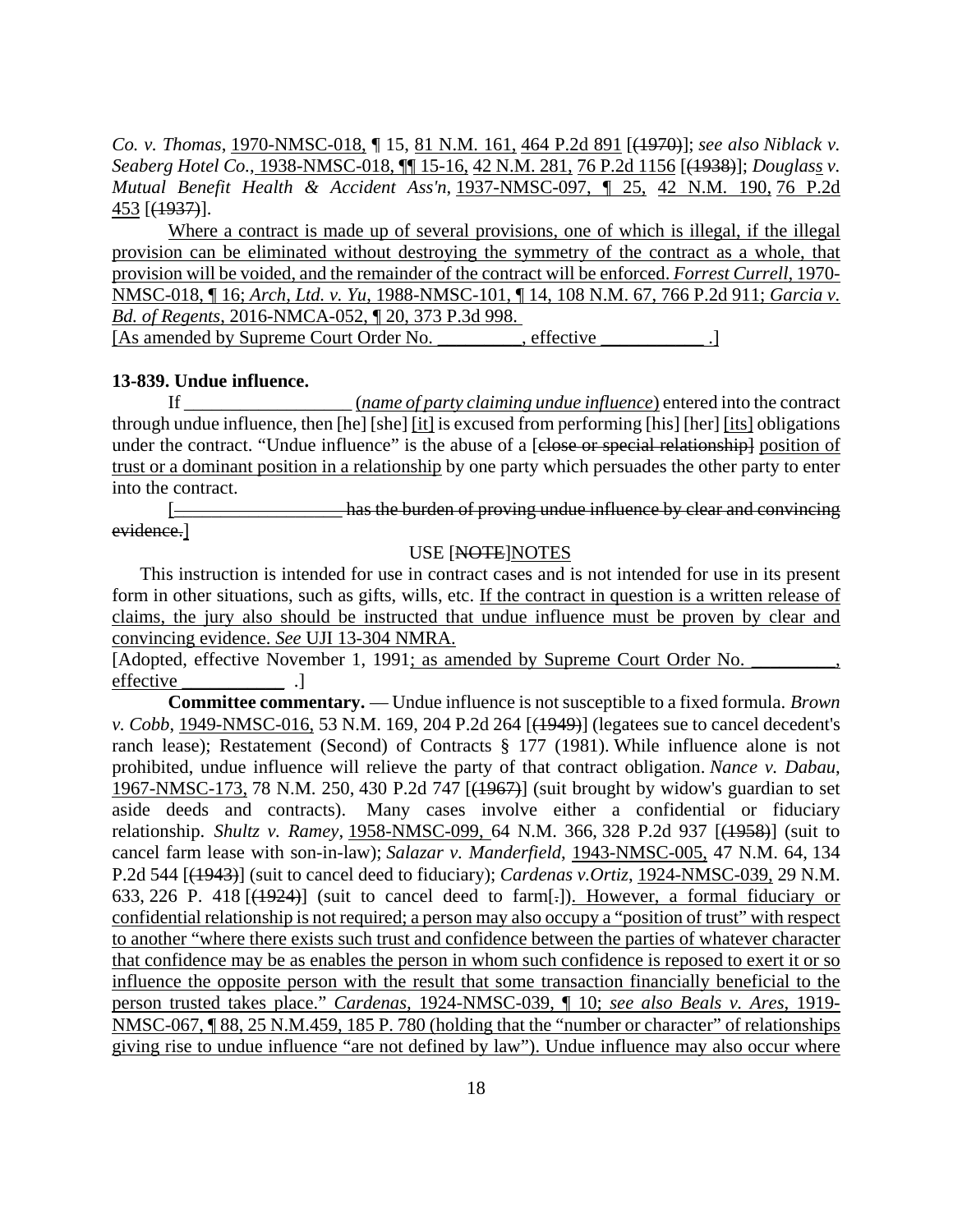one party unfairly persuades another party who is under the domination of the person exercising the persuasion. Restatement (Second) of Contracts § 177(1)*.*

Undue influence must be contrasted with the concept of "duress" (see UJI 13-838 NMRA) or "incapacity" (*see* UJI 13-837 NMRA). Duress focuses on threats which induce fear and hence the deprivation of free will. Undue influence focuses on improper influence of a weaker or dependent party by a person who, through a special relationship, abuses his or her favorable position to influence the weaker party into an agreement that he or she normally would not enter. "Undue influence" does not need to rise to the level of "duress," nor is fraud or actual misrepresentation required.

A confidential or fiduciary relationship, coupled with suspicious circumstances, [may] raises a presumption of undue influence and [causing]causing the burden of proof to shift. *Nance v. Dabau*, 1967-NMSC-173, 78 N.M. 250, 430 P.2d 747 [supra]; *Walters v. Walters*, 1920-NMSC-021, 26 N.M. 22, 188 P. 1105 [(1920)] (ill father transferred all properties to his son who promised to treat brothers and sisters equally); *see* [N.M. Evid.] Rule 11-301 NMRA. Parent and child relationship or kinship alone is not sufficient to raise a presumption of undue influence. *Giovannini v. Turrietta*, 1966-NMSC-103, 76 N.M. 344, 414 P.2d 855 [(1966)] (deed by mother to son and daughter did not create confidential relationship); *Trujillo v. Trujillo*, 1966- NMSC-019, 75 N.M. 724, 410 P.2d 947 [(1966)] (parents conveyed farm to son who worked it for sixteen years before parents sought to recover it).

Where the undue influence arises from a fiduciary relationship, a special instruction may be necessary to define the term. "A confidential or fiduciary relationship exists 'whenever trust and confidence is reposed by one person in the integrity and fidelity of another.'" *In re Ferrill*, 1981-NMCA-074, ¶ 6, 97 N.M. 383, [387,] 640 P.2d 489[, 493 (Ct. App. 1981)] (quoting 94 C.J.S. Wills § 230 at 1078 (1956)).

Where the contract in question is a written release of claims, undue influence must be proven by clear and convincing evidence. *P. Mendenhall v. Vandeventer*, 1956-NMSC-064, 61 N.M. 277, 299 P.2d 457 (written release settling all injuries and property damages resulting from a car accident); *Quintana v. Motel 6*, 1984-NMCA-134, 102 N.M. 229, 693 P.2d 597; *Hendren v. Allstate Ins. Co.*, 1983-NMCA-129, 100 N.M. 506, 672 P.2d 1137. [As amended by Supreme Court Order No. \_\_\_\_\_\_\_, effective \_\_\_\_\_\_\_\_.]

### **13-841.** [*Hindrance; p*]*Prevention; excuse for nonperformance.*

[A party to a contract cannot recover damages if [his] [her] own act or failure to act prevented the other party from performing the contract.]

A party to a contract who prevents the other party from performing a contractual obligation cannot take advantage of the non-performance. The party prevented from performing is excused from the obligation to perform.

### USE [NOTE]NOTES

This instruction is to be used where one party prevents either fulfillment of a condition precedent to performance or performance itself. The instruction should be modified if a party contends that it was wrongfully hindered, as opposed to prevented, from performing.

[Adopted, effective November 1, 1991; as amended by Supreme Court Order No. effective ...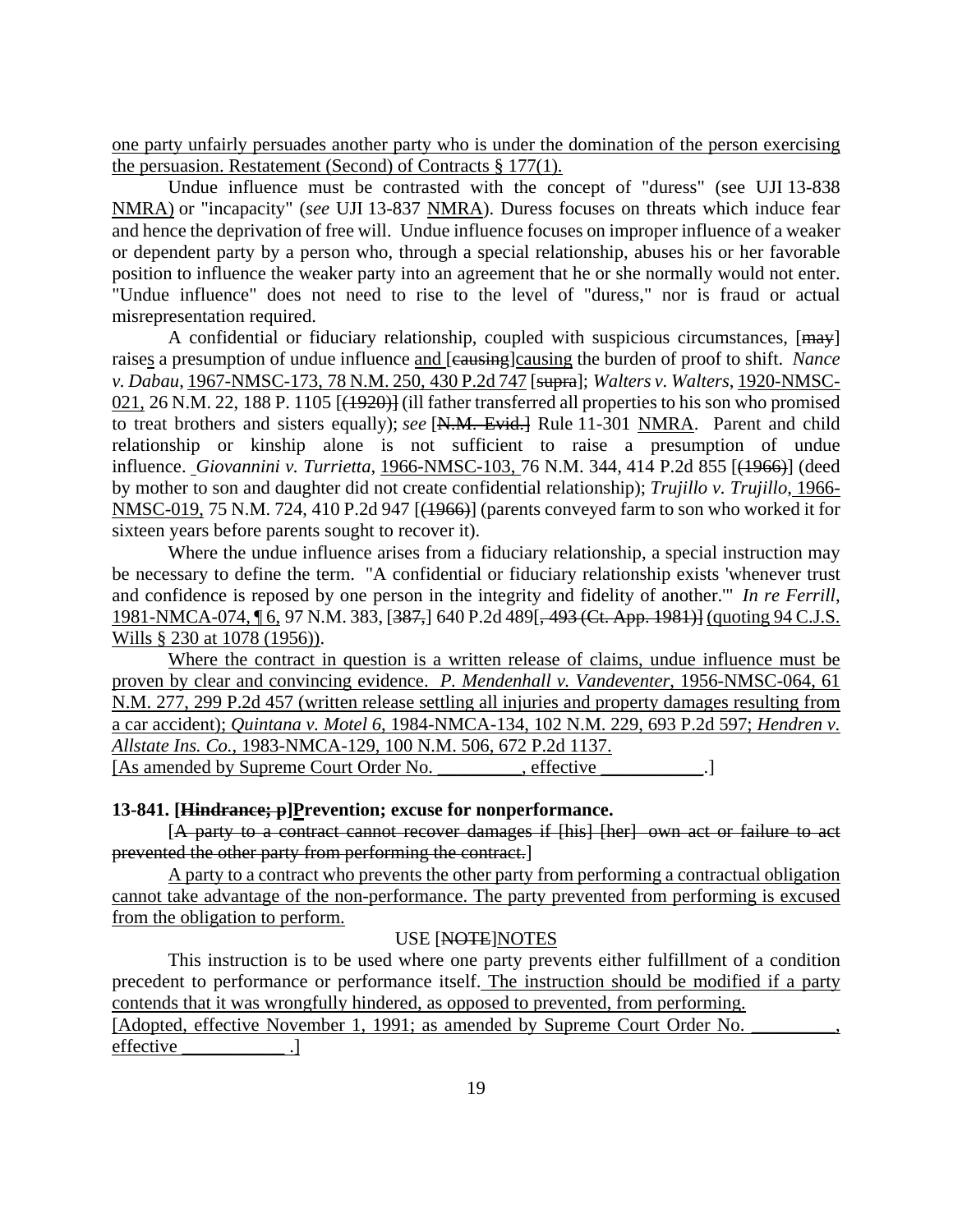**Committee commentary.** — [One cannot take advantage of [his] [her] own act or omission to escape liability thereon. *Bogle v. Potter*, 72 N.M. 99, 380 P.2d 839 (1963); *Gibbs v. Whelan*, 56 N.M. 38, 239 P.2d 727 (1952); Restatement of Contracts § 295.]"A party to a contract cannot take advantage of his own act or omission to escape liability thereon." *Gibbs v. Whelan*, 1952-NMSC-005, ¶ 10, 56 N.M. 38, 239 P.2d 727. In keeping with that principle, "[a] party to a contract, who prevents its performance by the adverse party, cannot rely on the adverse party's non-performance to defeat his liability. The party who has been prevented from discharging his part of the obligation is to be treated as though he had performed it." *Estate of Griego v. Reliance Standard Life Ins. Co.*, 2000-NMCA-022, ¶ 27, 128 N.M. 676, 997 P.2d 150 (in part, paraphrasing *Nat'l Old Line Ins. Co. v. Brown*, 1988-NMSC-071, ¶ 21, 107 NM. 482, 760 P.2d 775 (internal quotation marks and citation omitted)). In other words, the party who prevents the other party from performing cannot use the non-performance to avoid the contract or to claim a breach of contract. Instead, the non-performance is excused.

The foregoing principles may apply when a party prevents fulfillment of a condition precedent to performance, s*ee Dechert v. Allsup's Convenience Stores, Inc.*, 1986-NMSC-074, 104 N.M. 748, 726 P.2d 1378 (discussing but finding principle inapplicable) or performance of a contractual obligation, *Gibbs*, 1952-NMSC-005, ¶ 12.

Further guidance regarding the doctrine of prevention, as it relates to a party who wrongfully prevents or hinders the other party from performing under the contract, may be found in the Restatement (Second) of Contracts § 245 (1981) as well as 13 Richard A. Lord, *A Treatise on the Law of Contracts by Samuel Williston* §§ 39:3-12 (4th ed. 2013). [As amended by Supreme Court Order No. \_\_\_\_\_\_\_, effective \_\_\_\_\_\_\_\_\_\_\_.]

## **13-861. Punitive Damages.**

[If you find that \_\_\_\_\_\_\_\_\_\_\_\_\_\_\_\_\_\_ *(name of party making claim for punitive damages)* should recover compensation for damages, and if you further find that the conduct of \_\_\_\_\_\_\_\_\_\_\_\_\_\_\_\_\_\_ *(name of party whose conduct gives rise to a claim for punitive damages)* was [malicious], [reckless], [wanton], [oppressive], or [fraudulent], then you may award punitive damages.]

In this case, \_\_\_\_\_\_\_ (*name of party making claim for punitive damages*) seeks to recover punitive damages from \_\_\_\_\_\_ (*name of party against whom punitive damages are sought*). You may consider punitive damages only if you find that \_\_\_\_\_\_\_\_ (*party making claim*) should recover compensatory damages. Not every breach of contract warrants punitive damages.

Only if you find that \_\_\_\_\_\_\_\_ (*name of party against whom punitive damages are sought*) breached the contract and that [his] [her] [its] conduct in committing the breach was [malicious], [reckless], [wanton], [oppressive], [or] [fraudulent] [rather than being legitimate or justified in the circumstances], then you may award punitive damages against [him] [her] [it].

[Malicious conduct is the intentional doing of a wrongful act with knowledge that the act was wrongful.]

[Reckless conduct is the intentional doing of an act with utter indifference to the consequences.]

[Wanton conduct is the doing of an act with utter indifference to or conscious disregard for a person's rights.]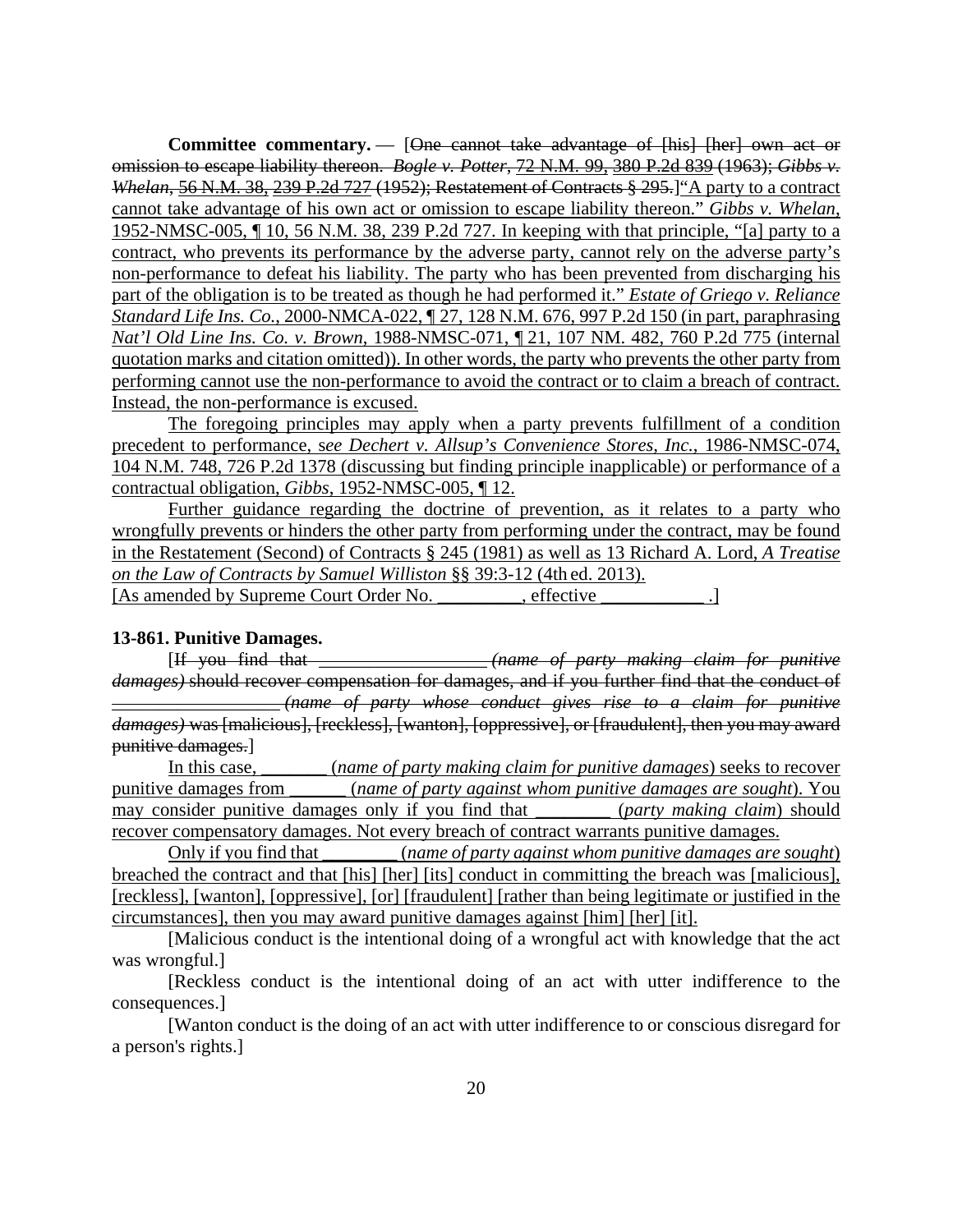[Fraudulent conduct consists of a misrepresentation of fact that the maker knows to be untrue [or that is made recklessly], by which the maker intends to deceive another for the purpose of causing the other to act in reliance on the misrepresentation, and on which the other does rely.]

[Such additional]Punitive damages are awarded for the limited purpose of punishment and to deter others from the commission of like offenses. The amount of punitive damages must be based on reason and justice taking into account all the circumstances, including the nature and enormity of the wrong and such aggravating and mitigating circumstances as may be shown. The property or wealth of the defendant is a legitimate factor for your consideration.The amount awarded, if any, must be reasonably related to the injury and to the damages given as compensation and not disproportionate to the circumstances.

### USE [NOTE] NOTES

Appropriate bracketed language should be selected depending on the type of conduct [offered] alleged to [justify] support punitive damages and, as to the bracketed phrase regarding a "legitimate or justified" breach in the second paragraph, on whether there is evidence that any breach that occurred was committed for a legitimate or justifiable reason. For punitive damages in insurance bad faith cases, *see* UJI 13-1718 NMRA.

[Adopted, effective November 1, 1991; as amended by Supreme Court Order No. effective ...

**Committee commentary.** — [In *Romero v. Mervyn's*, 109 N.M. 249, 784 P.2d 992 (1989), the New Mexico Supreme Court thoroughly reviewed punitive damages in breach of contract cases. The Court noted that in New Mexico, the award of punitive damages for breach of contract is "conceptualized . . . in terms of the quality of the conduct constituting the breach itself," rather than in terms of an independent tort or breach of the implied covenant of good faith, as in some other jurisdictions. *Id.* at 257, 784 P.2d at 1000. "Overreaching, malicious, or wanton conduct" justifying punitive damages "is inconsistent with legitimate business interests, violates community standards of decency, and tends to undermine the stability of expectations essential to contractual relationships." *Id.* at 258, 784 P.2d at 1001.

The Court observed that "[o]ur previous cases clearly establish that, in contract cases not involving insurance, punitive damages may be recovered for breach of contract when the defendant's conduct was malicious, fraudulent, oppressive, or committed recklessly with a wanton disregard for the plaintiff's rights." 109 N.M. at 255, 784 P.2d at 998. "Each of the terms listed, standing alone, will support an award of punitive damages." *Id.* "[I]n the sense that malice and wantonness ... suggest an absence either of a good faith reason or of an innocent mistake, they describe the conduct targeted by our punitive damages rule." Id. "[T]hese words broadly distinguish 'wrongful' breaches of contract from those committed intentionally for legitimate business reasons or those that are the result of inadvertence." *Id.* at 256, 784 P.2d at 999. "Nonetheless, we remain convinced that the nuances distinguishing the terms 'malice,' 'fraud,' and 'oppression' make it useful to retain these words as distinct standards to guide the jury's exercise of discretion in particular cases." *Id.* 

With regard to the definitional language included in the bracketed parts of the instruction, *see* UJI 13-834 and 13-1827 nmra. In Romero the Supreme Court stated that oppressive conduct would exist when a party "has breached a contract believing that the wronged party cannot afford to contest the matter in court." 109 N.M. at 258 n.6, 784 P.2d at 1001 n.6.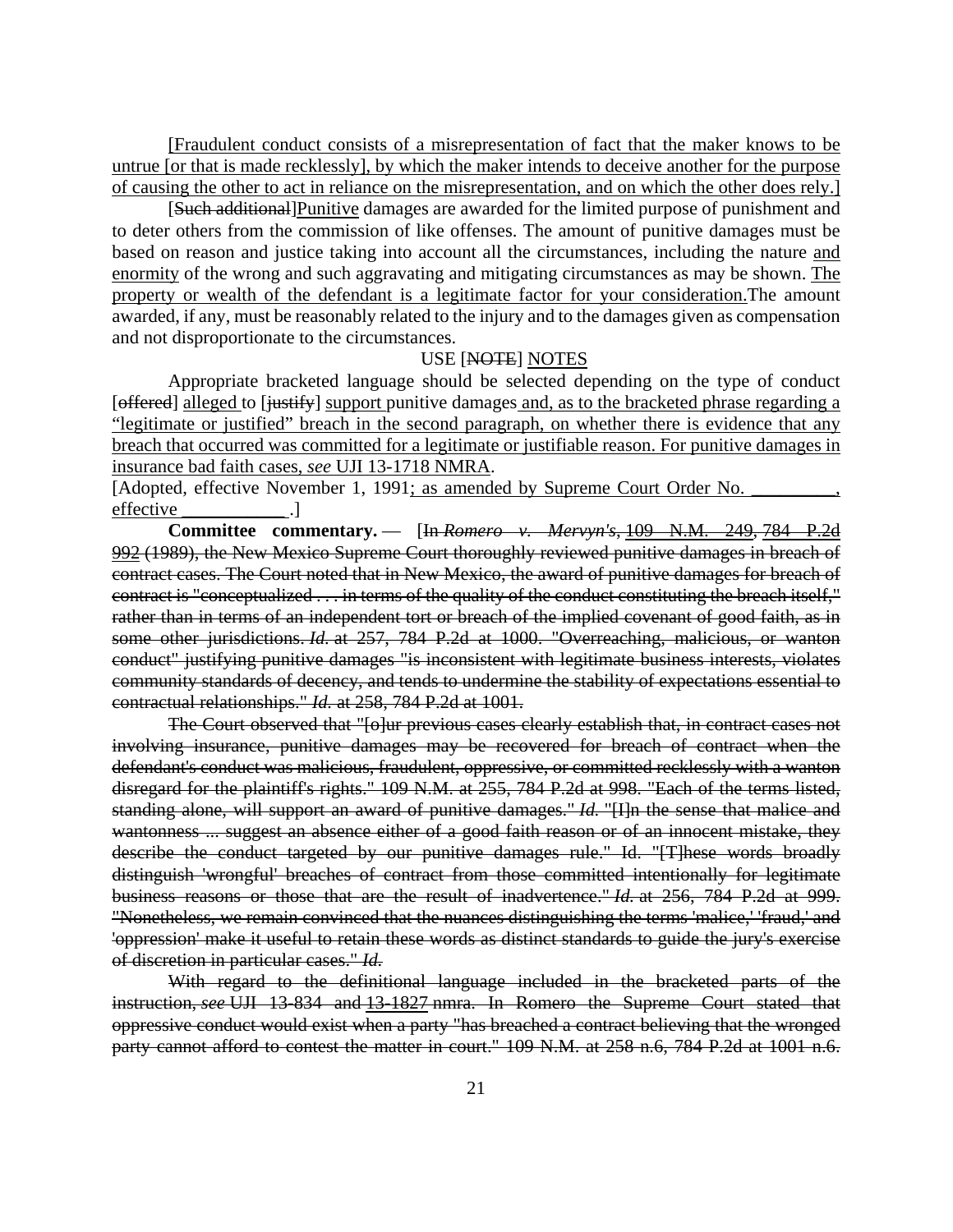Because oppressive conduct has not been sufficiently well defined in New Mexico case law, no definition is provided. Such conduct is a foundation for punitive damages, and in the appropriate case the Court should provide a definition drawing upon Romero and other sources. The Committee suggests the following definition as appropriate in some contexts: "Oppressive conduct is marked by an unjust use of power or advantage."

No definition is provided of fraudulent conduct because the elements of fraud are separately stated in UJI 13-834 NMRA, and the jury will already have been instructed on conduct that constitutes fraud.]

Unlike some other jurisdictions, New Mexico determines the availability of punitive damages in contract cases, as in tort cases, based on "the quality of the conduct constituting the breach itself." *See Romero v. Mervyn's*, 1989-NMSC-081, ¶¶ 31-33, 109 N.M. 249, 784 P.2d 992. New Mexico case law "clearly establish[es] that, in contract cases not involving insurance, punitive damages may be recovered for breach of contract when the defendant's conduct was malicious, fraudulent, oppressive, or committed recklessly with a wanton disregard for the plaintiff's rights." *Id.* ¶ 23.

Contract law is to be distinguished from tort law with respect to punitive damages, however, in that a breach of contract may not be a basis for punitive damages even if the breach is intentional and "even if the other party will clearly be injured by the breach." *Bogle v. Summit Inv. Co.*, 2005-NMCA-024, ¶ 28, 137 N.M. 80, 107 P.3d 520. New Mexico law acknowledges this fact by distinguishing " 'wrongful' breaches . . . from those committed intentionally for legitimate business reasons." *Romero*, 1989-NMSC-081, ¶ 26; *see also McGinniss v. Honeywell, Inc.*, 1990- NMSC-043, ¶ 31, 110 N.M. 1, 791 P.2d 452 (noting that "even if deliberate, the breach may be justified in some sense if the promisee can be fully compensated for the loss and the benefit to the promisor from the breach may provide society with a net gain -- i.e., the breach may be 'efficient'"); *Cafeteria Operators, L.P. v. Coronado-Santa Fe Assocs., L.P*., 1998-NMCA-005, ¶ 42, 124 N.M. 440, 952 P.2d 435 (Hartz, J., concurring in part and dissenting in part).

Generally, the case law indicates that the kind of conduct targeted by punitive damages is "[o]verreaching, malicious, or wanton conduct" that "is inconsistent with legitimate business interests, violates community standards of decency, and tends to undermine the stability of expectations essential to contractual relationships." *Romero*, 1989-NMSC-081, ¶ 34; *see also Constr. Contracting & Mgmt., Inc. v. McConnell*, 1991-NMSC-066, ¶ 16, 112 N.M. 371, 815 P.2d 1161 (stating that a breach that is fully compensated and results in a net social gain will not support punitive damages "unless there is an intention to inflict harm on the nonbreaching party or conduct which violates community standards of decency"). This instruction thus differs from the instruction regarding punitive damages in tort, UJI 13-1827 NMRA, by allowing for the possibility that the breaching party may offer evidence to show that the breach was committed for a legitimate or justifiable reason.

New Mexico precedent indicates that "a party's inability to perform a contract without incurring a substantial financial loss would constitute a legitimate business reason" for nonperformance. *Constr. Contracting*, 1991-NMSC-066, ¶ 16. Other grounds that would expose a breaching party to compensatory but not punitive damages have yet to be defined. *See Cafeteria Operators,* 1998-NMCA-005, ¶ 49 (Hartz, J., concurring in part and dissenting in part). In some cases, the court may be called upon to determine whether a reason offered by a breaching party to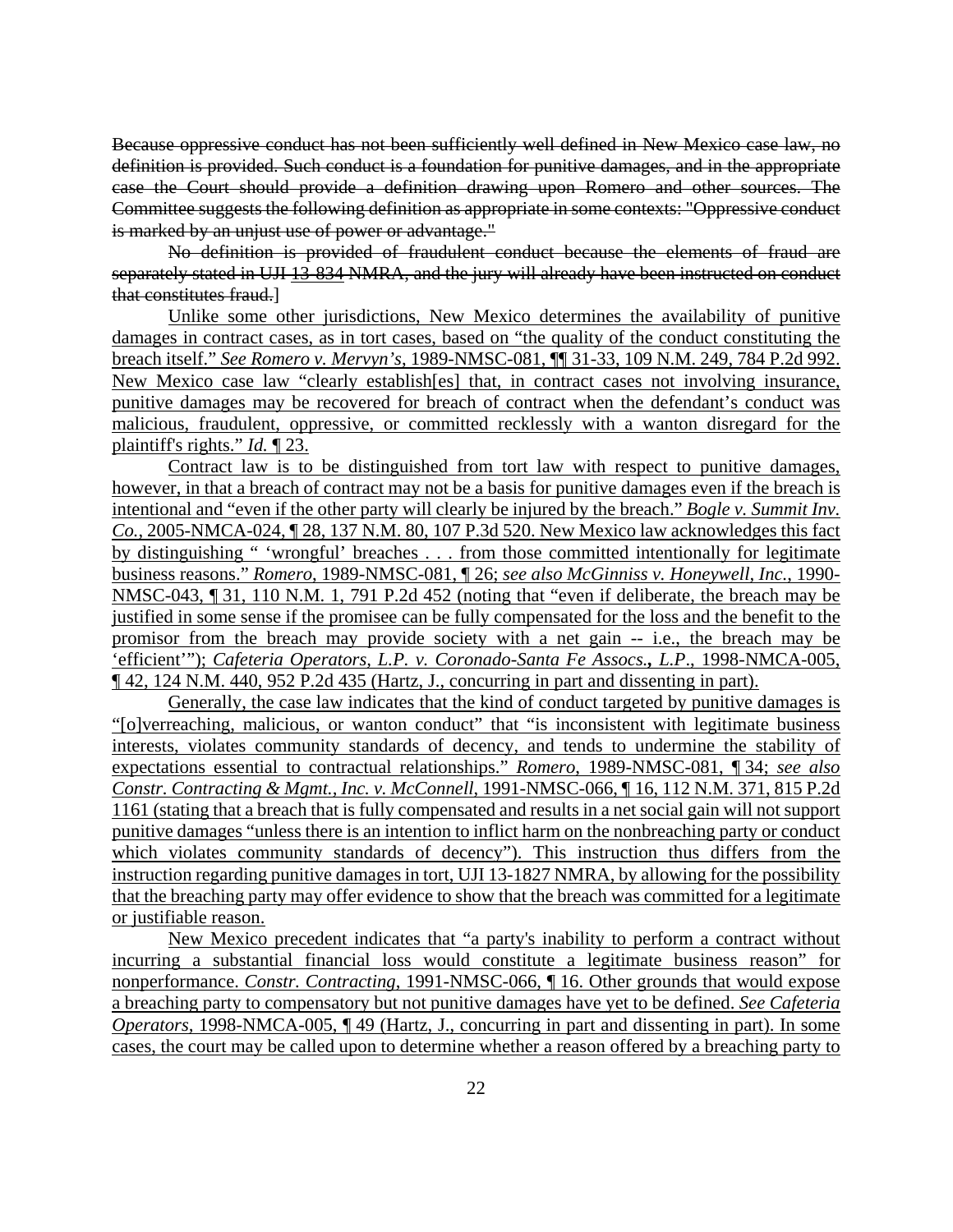justify nonperformance of a contract is supported by sufficient evidence to be presented to the jury and whether the reason offered would, if established, provide a legally sufficient basis to avoid punitive damages for the breach.

In addition to breaches that are malicious in that they are intended to cause harm, *see Constr. Contracting*, 1991-NMSC-066, ¶ 16, New Mexico precedent indicates that punitive damages are justified where a party breaches a contract after making the contract with knowledge it would not be performed or with a conscious disregard for whether it would be performed, *Romero*, 1989-NMSC-081, ¶¶ 36-37, or attempts to avoid any obligation by breaching while "believing that the wronged party cannot afford to contest the matter in court," *id.* ¶ 33 & n.6, or adopts a construction of an ambiguous contract that is "unreasonable and . . . in wanton disregard of [the other party's] rights," *Pub. Serv. Co. v. Diamond D Constr. Co.*, 2001-NMCA-082, ¶ 43, 131 N.M. 100, 33 P.3d 651.

The language defining malicious, reckless, and wanton conduct in the bracketed parts of the instruction is taken from UJI 13-1827. The language defining fraudulent conduct is taken from *Prudential Insurance Co. v. Anaya*, 1967-NMSC-132, ¶ 9, 78 N.M. 101, 428 P.2d 640. Oppressive conduct is not defined in New Mexico case law. A definition will have to be added by the court where conduct alleged to be oppressive is at issue. The Committee suggests the following definition may be appropriate in some contexts: "Oppressive conduct is marked by an unjust use of power or advantage."

[As amended by Supreme Court Order No.  $\qquad \qquad$ , effective

### **APPENDICES**

*Note*: The sample instructions set forth in these appendices include definitional instructions where possible in the statement of issues, *see Gallegos v. Citizens Ins. Agency, Inc.*, 108 N.M. 722, 779 P.2d 99 (1989), and only those instructions, or portions thereof, that are pertinent to the particular matters in dispute, *see* Introduction to Chapter 8 of the Uniform Jury Instructions - Civil. "Stock" instructions are omitted and damage instructions are only provided where especially helpful to the practitioner. Also, some instructions require a threshold determination by the court, *see, e.g.*, UJI 13-825 NMRA.

### **[APPENDIX] Appendix 1. Sample Contracts Instructions.**

[The following is an example of a simple contracts case where both parties are claiming money damages.]

### **Statement of facts**

John Garcia owns his own business in which he sells his services as a computer programmer and a consultant in computer software design. He entered into a contract with Albuquerque Construction Company to design a computer software system for use by the Albuquerque Construction Company in their accounting and bookkeeping functions, general ledger functions, account receivables and accounts payable functions, inventorying and capital asset control. The contract called for Mr. Garcia to be paid in installments according to certain "milestones." The last "milestone" required payment of \$7,500 upon satisfactory installation of the software in Albuquerque Construction Company's computer. The contract included the following terms:

*Article III*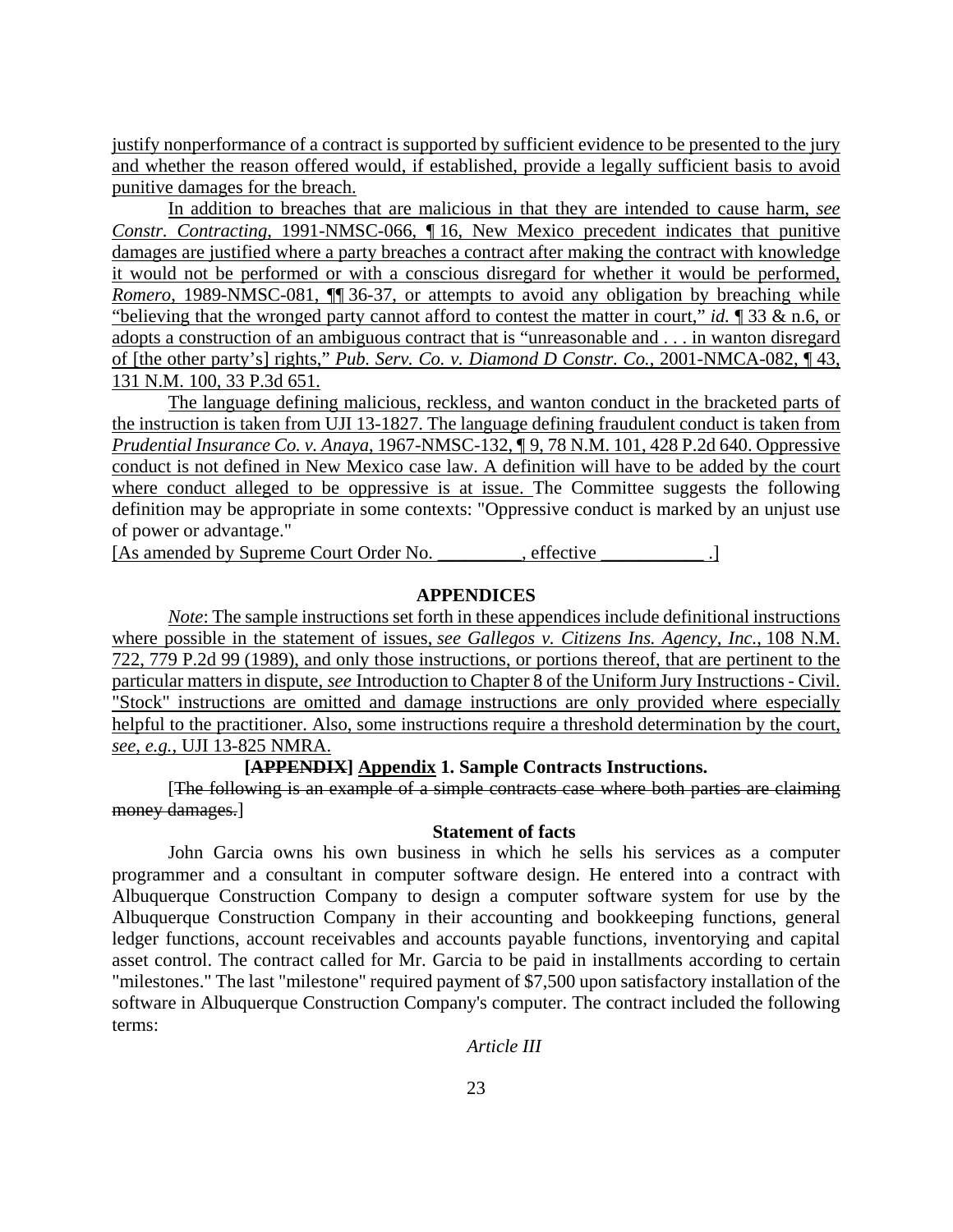Seller shall design, prepare and install the software in buyer's computer within a reasonable time after buyer has provided seller with the "detailed statement of criteria" called for and described in Article II [above]of this contract.

## *Article IV*

Seller agrees to provide to buyer, at no additional cost, adequate instruction manuals on the software, training of buyer's personnel upon installation of the software and backup and consultation services for one year after installation of the software.

Albuquerque Construction Company provided Garcia with the "detailed statement of criteria" on February 15, 1988. Garcia did not deliver and install the software until October 30, 1988. Albuquerque Construction claims that this delay was unreasonable and in breach of contract. Garcia installed the software in Albuquerque Construction's computer, held a one-day training session for Albuquerque Construction's staff, and provided Albuquerque Construction with a training manual. Because of the delay in the installation, however, Albuquerque Construction refused to pay Garcia the last \$7,500 installment on the purchase price of the software. In addition, Albuquerque Construction claims that because of the delay in the installation, it was required to expend \$11,000 in additional outside accounting services that would not have been expended if the software had been installed by July 1, 1988, the commencement of Albuquerque Construction's fiscal year. Finally, in December 1988, a power surge wiped out a considerable part of the data base on Albuquerque Construction's computer. Albuquerque Construction believed that it had its database "backed up" in a backup file but was having difficulty finding the backup file on the computer's "hard disk." Albuquerque Construction called Garcia for "backup" assistance and consultation in finding the backup files on the hard disk. Garcia refused, claiming that the request was not for "backup" services and because Albuquerque Construction did not pay the last \$7,500 milestone. As a consequence, Albuquerque Construction Company hired someone for \$3,500 to retrieve the backup files.

Albuquerque Construction brought suit against Garcia for damages, claiming breach of contract in the late delivery and in the failure to provide backup. Garcia defended in counterclaim for the \$7,500 payment at the final milestone.

**[Instruction No. 1: Theory of the Case; Statement of the Issues; Claim; Burden of Proof]** [13-302A] **Statement of Theory for Recovery;** [13-302B] **Statement of factual contentions of plaintiff, causation and burden of proof;** [13-302C] **Statement of denial and affirmative defense;** [13-302D] **Statement of factual contentions of defendant, causation and burden of proof** 

In this civil action Albuquerque Construction Company seeks compensation from Mr. John Garcia for damages which Albuquerque Construction Company claims were proximately caused by the breach by Mr. Garcia of the contract entered into between Mr. Garcia and Albuquerque Construction Company.

To establish its claim of breach of contract on the part of Mr. Garcia, Albuquerque Construction Company has the burden of proving one or more of the following contentions:

 1. That Mr. Garcia failed to deliver and install the computer software within a "reasonable time" as required by the contract; or

 2. That Mr. Garcia failed to provide "backup" or "consultation" services as required by the contract.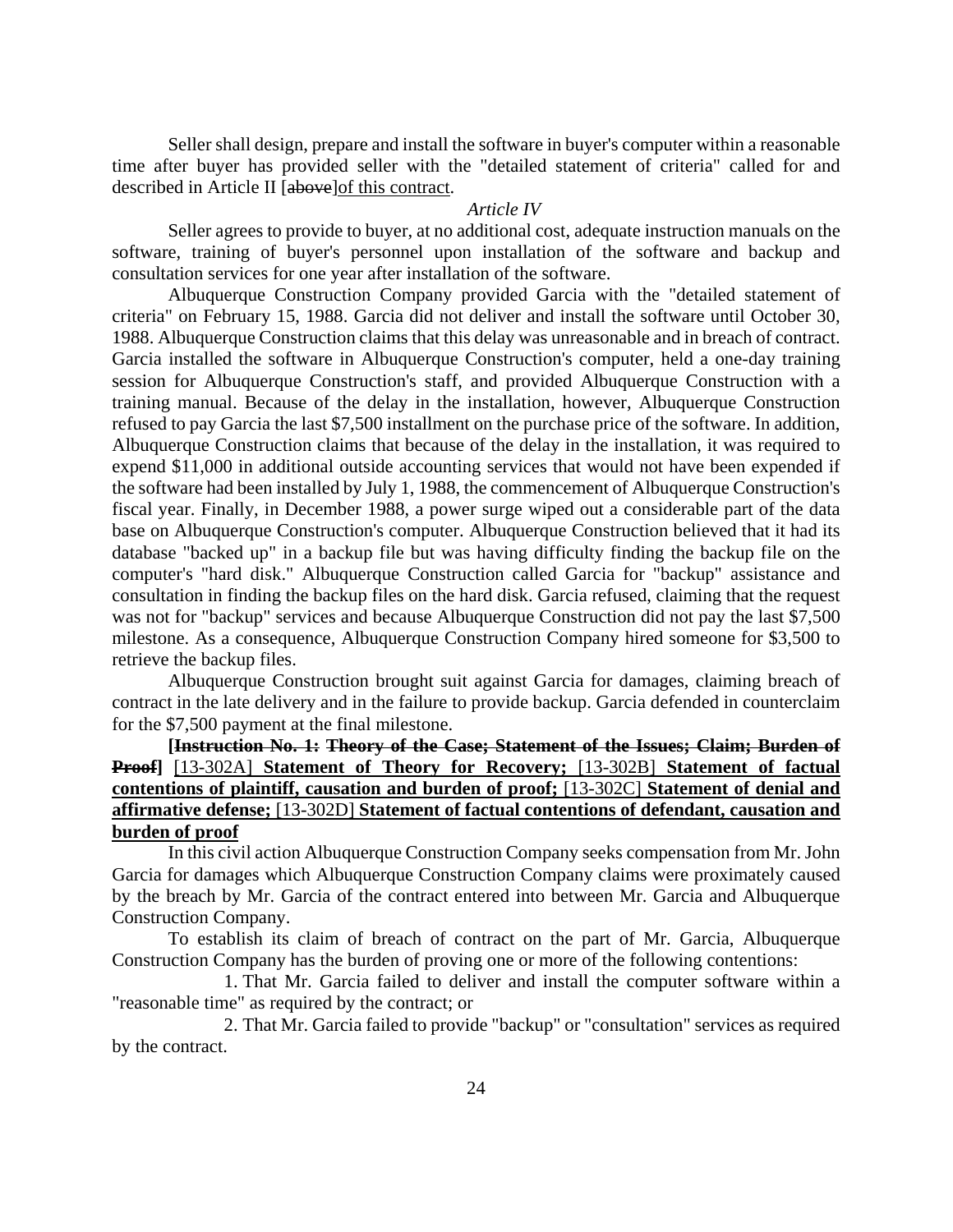In addition, Albuquerque Construction Company contends and has the burden of proving that any breach of contract caused Albuquerque Construction Company to incur damages as a consequence of Mr. Garcia's breach of contract.

Mr. Garcia denies that he breached any of his contract obligations to Albuquerque Construction Company. Specifically, Mr. Garcia:

 1. Denies that he did not deliver and install the computer software within a "reasonable time;" and

 2. Contends that any requests made by Albuquerque Construction Company were not for "backup" services and, therefore, he did not fail to provide backup services as called for under the contract.

In addition, as to the claim of breach of contract for failure to provide backup services, Mr. Garcia contends and has the burden of proving that he was excused from performing any backup services because Albuquerque Construction Company itself breached the contract by failing to make the final payment[s] to Mr. Garcia.

In addition, Mr. Garcia counterclaims against Albuquerque Construction Company under the contract, claiming that Albuquerque Construction Company breached its contract obligations to Mr. Garcia by failing to pay the called for final payment of \$7,500. To establish his claim for breach of contract on the part of Albuquerque Construction Company, Mr. Garcia has the burden of proving that Albuquerque Construction Company failed to pay \$7,500 as called for under the contract. Albuquerque Construction Company denies that it breached any contract obligation to Mr. Garcia and contends and has the burden of proving that it is excused from paying Mr. Garcia \$7,500 because Mr. Garcia failed to perform his obligations under the contract.

# [13-822] **Breach of contract; definition**

For you to find Mr. Garcia liable to Albuquerque Construction Company, you must find that Mr. Garcia breached his contract with Albuquerque Construction Company. A person may breach a contract by failing to perform a contractual obligation when that performance is called for (unless that performance is otherwise excused).

### [13-823] **Breach of contract; failure to perform**

Albuquerque Construction Company contends that there has been a material breach of the contract. A material breach occurs when a party fails to do something that is so important to the contract that the failure to perform that obligation defeats an essential purpose of the parties in making the agreement.

Albuquerque Construction Company has the burden of proving that Mr. Garcia committed a material breach.

Material breach by one party excuses the other from performing its obligations under the contract.

# [13-825] **Ambiguity in term or terms; general rule of interpretation**

There is a dispute as to the meaning of the following term in the contract: backup services. You shall give the term that meaning which you find to be most reasonable, taking into consideration all the circumstances, including the following:

the intentions of the parties,

the words that the parties used,

the purposes the parties sought to achieve,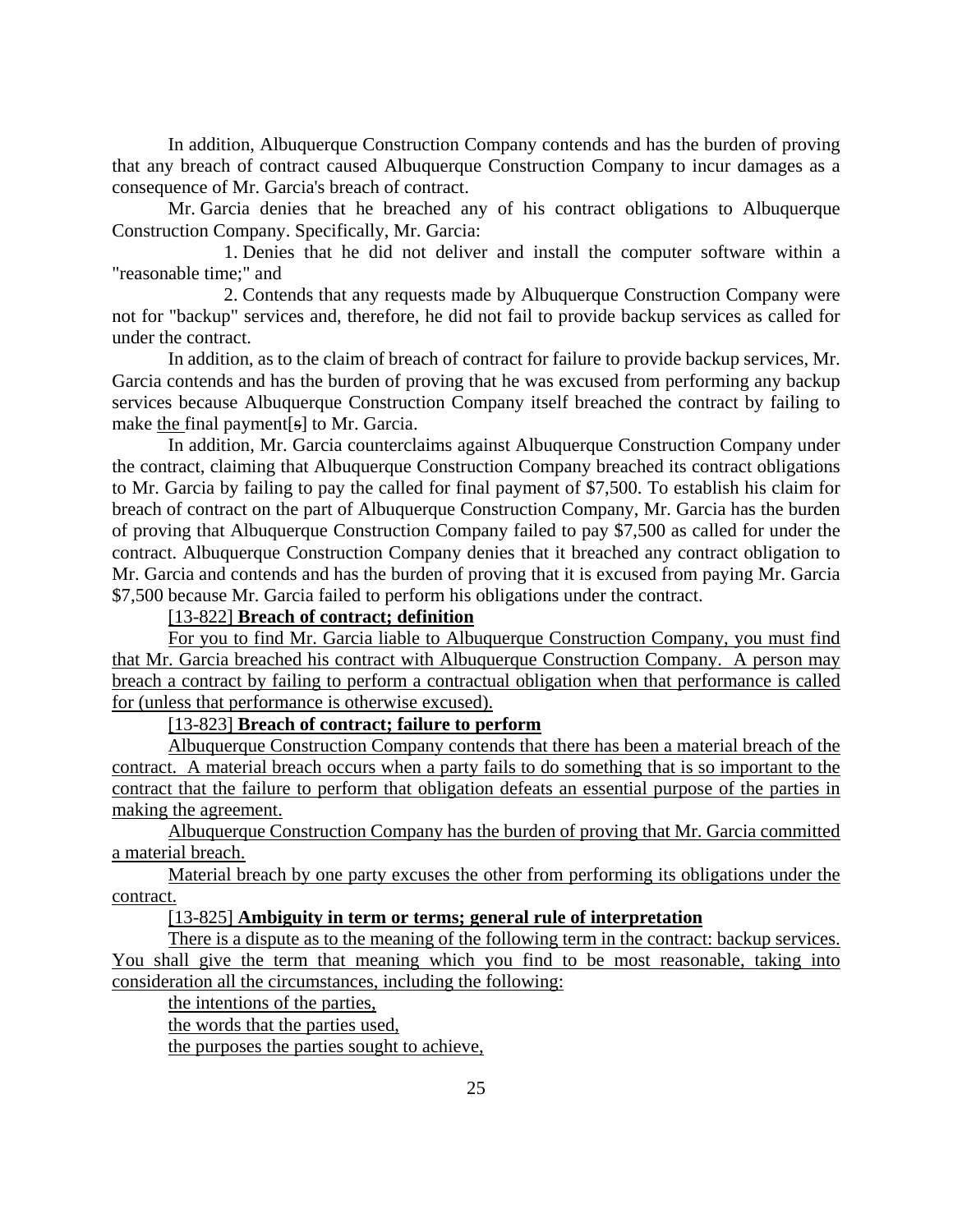custom in the trade, and

whether a party, at the time the contract was entered into, knew or should have known that the other party interpreted the term differently.

# [13-826] **Custom in the trade**

A custom in the trade is any manner of dealing that is commonly followed in a place or trade so as to create a reasonable expectation that it will be followed with respect to the transaction between the parties.

# [13-831] **Reasonable time**

Mr. Garcia was obligated to perform the contract within a reasonable time. What is a reasonable time should be determined by you from the surrounding circumstances.

# [13-822] **Breach of contract; definition**

For you to find Albuquerque Construction Company liable to Mr. Garcia, you must find that Albuquerque Construction Company breached its contract with Mr. Garcia. A person may breach a contract by failing to perform a contractual obligation when that performance is called for (unless that performance is otherwise excused).

[13-823] **Breach of contract; failure to perform**

Mr. Garcia contends that there has been a material breach of the contract. A material breach occurs when a party fails to do something that is so important to the contract that the failure to perform that obligation defeats an essential purpose of the parties in making the agreement.

Mr. Garcia has the burden of proving that Albuquerque Construction Company committed a material breach.

Material breach by one party excuses the other from performing its obligations under the contract.

# [13-843] **Contracts; measure of damages; general instruction**

If you should decide in favor of Albuquerque Construction Company on either of its claims for breach of contract, then you must fix the amount of money which will reasonably and fairly compensate Albuquerque Construction Company for damages that resulted from Mr. Garcia's breach.

1. On its claim that Mr. Garcia failed to deliver and install the computer software within a "reasonable time" as required by the contract, Albuquerque Construction Company seeks direct damages for the following:

\$11,000 it paid for additional outside accounting services.

2. On its claim that Mr. Garcia failed to provide "backup" or "consultation" services as required by the contract, Albuquerque Construction Company seeks direct damages for the following:

\$3,500 it paid to retrieve the backup files.

Direct damages are damages that arise naturally and necessarily as the result of the breach. The direct damages that you award for breach of contract must be the amount of money that will place Albuquerque Construction Company in the position it would have been in if the contract had been performed.

Whether any of these elements of damages has been proved by the evidence is for you to determine. Your verdict must be based upon proof, and not upon speculation, guess, or conjecture.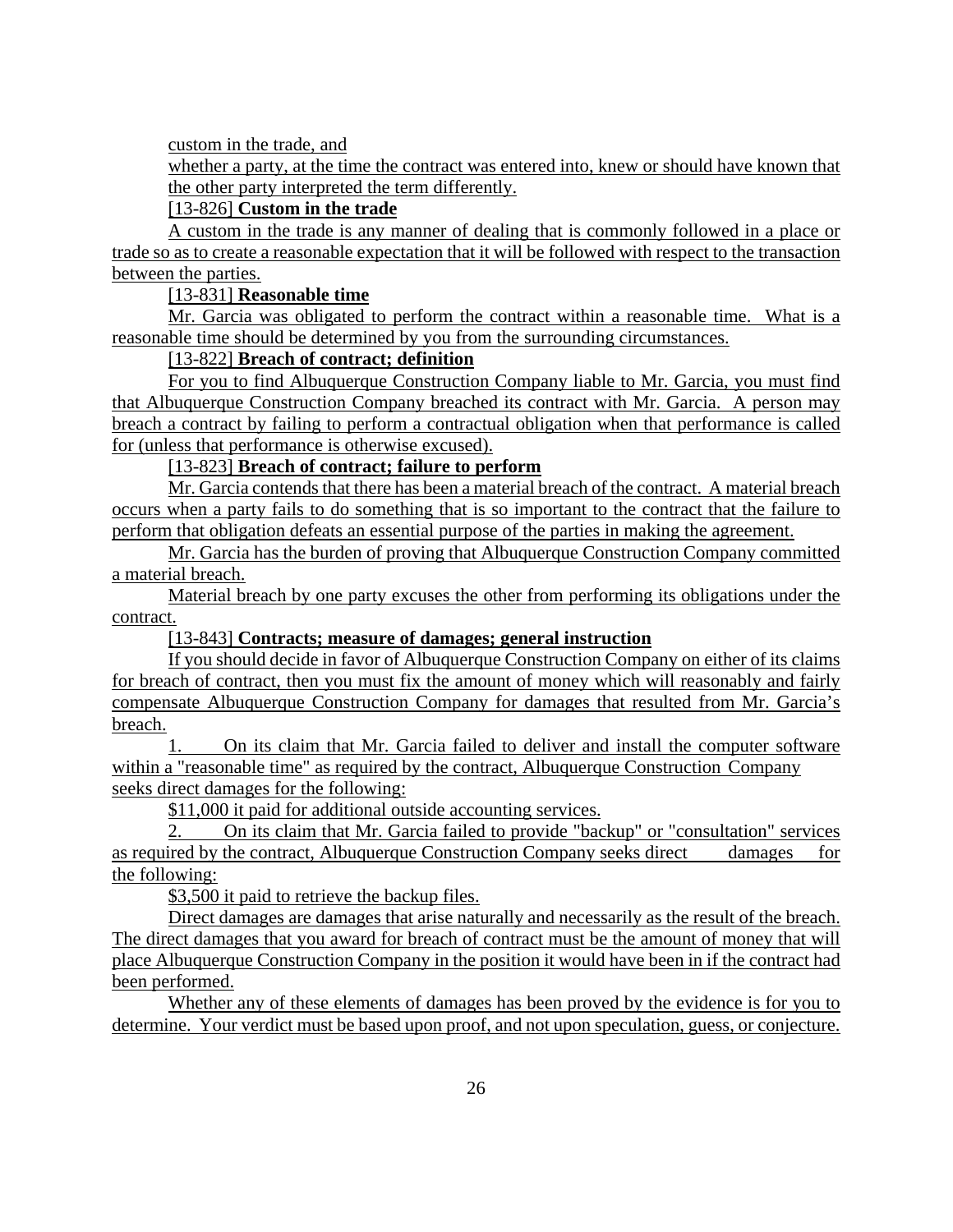Further, sympathy for a person, or prejudice against any party, should not affect your verdict and is not a proper basis for determining damages.

## [13-843] **Contracts; measure of damages; general instruction**

If you should decide in favor of Mr. Garcia for his claim for breach of contract, then you must fix the amount of money which will reasonably and fairly compensate Mr. Garcia for damages that resulted from Albuquerque Construction Company's breach.

1. Mr. Garcia seeks direct damages for the following: Albuquerque Construction Company's failure to pay the last \$7,500 milestone.

Direct damages are damages that arise naturally and necessarily as the result of the breach. The direct damages that you award for breach of contract must be the amount of money that will place Mr. Garcia in the position he would have been in if the contract had been performed.

Whether any of these elements of damages has been proved by the evidence is for you to determine. Your verdict must be based upon proof, and not upon speculation, guess, or conjecture.

Further, sympathy for a person, or prejudice against any party, should not affect your verdict and is not a proper basis for determining damages.

[Adopted, effective November 1, 1991; as amended by Supreme Court Order No.  $e$ , effective  $\qquad \qquad$ .

# **Appendix 2. Sample** [**formation of contract instructions**]**Contracts Instructions. Statement of facts**

Smith, an avid hunter, owns a prize hunting dog named Zeke that is much admired by his friend Jones. Smith is in the National Guard. An international conflict erupts in the Middle East, and Smith's unit is activated. Anticipating a long absence from the country, Smith writes to his friend: "I feel bad about having to put Zeke in a kennel. I would sell him to a good home if I could get \$500 for him." Jones writes back immediately: "Five hundred is a fair price for Zeke, but things are pretty tight here and I wish you would take \$400 and my old shotgun instead."

The Middle East conflict is unexpectedly brief, and several days later Smith writes to Jones: "I am back to civilian life already. Thank goodness I won't be selling Zeke." Jones claims never to have received this letter. The next month, Jones comes to visit Smith and brings \$400 cash and his shotgun. Smith refuses to part with Zeke. Jones pulls out some more cash and offers Smith \$500, still to no avail. Zeke is worth \$1000. Jones sues Smith for damages for breach of contract.

# **[Sample instructions**

*Note*: These sample instructions are prepared by including definitional instructions where possible in the statement of issues, *see Gallegos v. Citizens Ins. Agency, Inc.*, 108 N.M. 722, 779 P.2d 99 (1989), and by including only those instructions, or portions thereof, that are pertinent to the particular matters in dispute, *see* Introduction to UJI ch. 8. "Stock" instructions and damage instructions are omitted from this example.]

[13-302A] **Statement of theory for recovery;** [13-801] **Contract; definition**

In this civil action the plaintiff Jones seeks compensation from the defendant Smith for damages that plaintiff says were caused by breach of contract.

A contract is a legally enforceable promise. [It is formed by an offer and an acceptance.]In this case, the parties dispute whether there was an offer and an acceptance.

# [13-302B] **Statement of factual contentions of plaintiff, causation and burden of proof**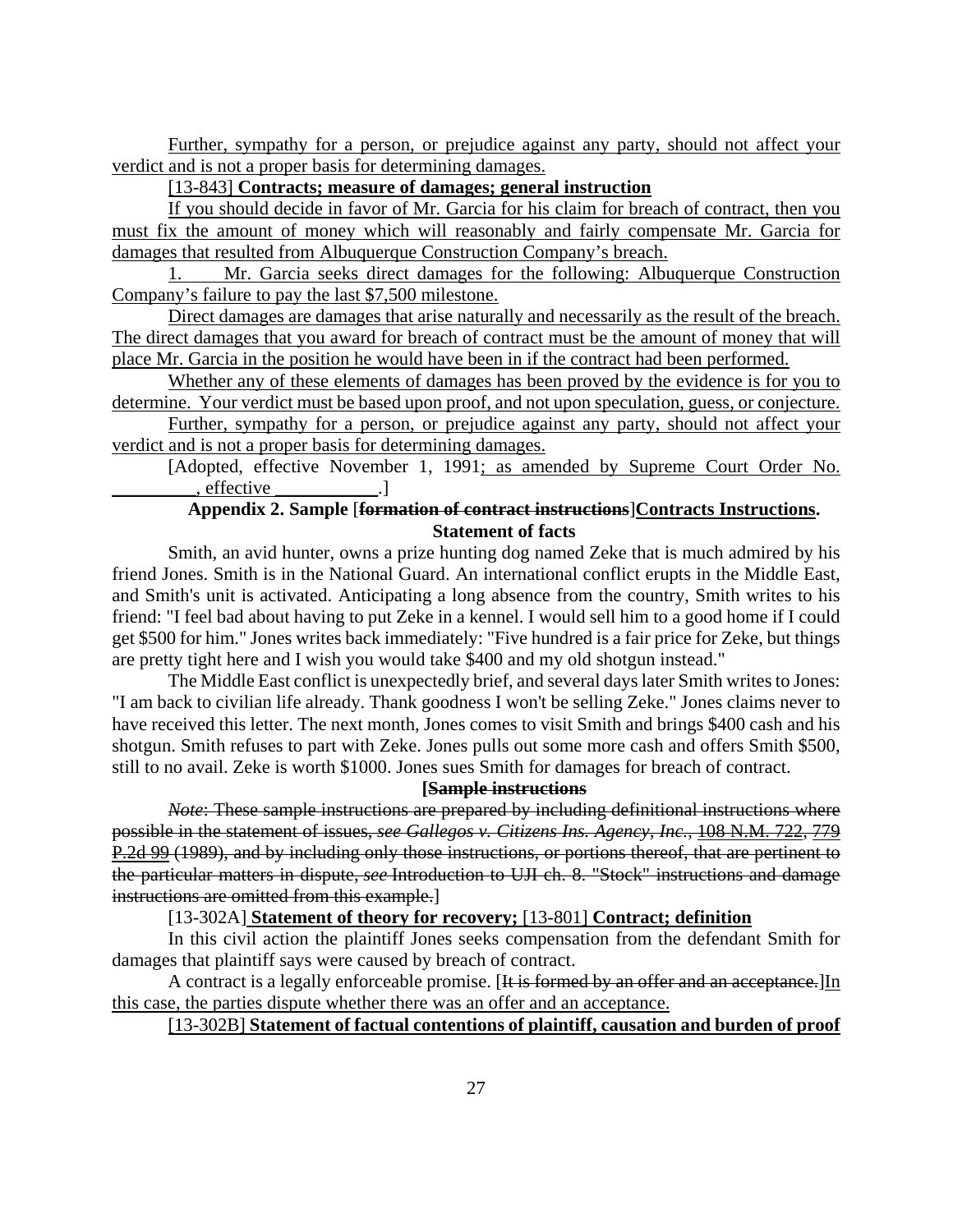To establish his claim of breach of contract on the part of Smith, Jones has the burden of proving each of the following:

1. Smith offered to sell Jones his dog for \$500.

2. Jones accepted Smith's offer.

3. Smith refused to sell the dog to Jones.

Jones also contends and has the burden of proving that such breach of contract was a cause of his damages.

 $[H3-302B]$ 

To establish his claim of breach of contract on the part of Smith, Jones has the burden of proving each of the following:

1. Smith offered to sell Jones his dog for \$500.

2. Jones accepted Smith's offer.

2. Sones accepted zumman.<br>3. Smith refused to sell the dog to Jones.

Jones has the burden of proving that such breach of contract was a cause of his damages.] [13-302C] **Statement of denial and affirmative defense**

Smith denies that he offered to sell his dog to Jones. In the alternative, Smith contends and has the burden of proving that he withdrew any offer to sell the dog before Jones accepted the offer or that Jones failed to accept the offer within a reasonable time.

# [13-805] **Offer; definition**

An offer is a communication of a willingness to enter into a contract. The communication must satisfy four conditions:

First, the communication must have included a definite promise by Smith showing his willingness to contract;

Second, the material terms upon which that willingness was based must have been definite; Third, the terms must have been communicated to Jones;

Fourth, by the communication Smith must have intended to give Jones the power to create a contract by accepting the terms.

In this case, the parties agree that the terms at issue were communicated to Jones. What is in dispute is whether the terms were definite and whether the communication was one which included a definite promise by Smith showing his willingness to contract and by which Smith intended to give Jones the power to create a contract by accepting the terms.

# [13-807] **Acceptance; definition**

An acceptance is a statement or conduct made by one party to the other, showing that party's agreement to the terms of the other party's offer. For Jones to have accepted Smith's offer, he must have informed Smith by a statement or conduct that he agreed to the terms of the offer.

### [13-808] **Acceptance; terms of the offer**

[A reply is not an acceptance if it adds a material qualification or requests a new condition not in the offer. If, however, you determine that Jones's reply departs from the terms of Smith's offer, that reply is still an acceptance if Jones makes it clear in the reply that his acceptance is not dependent on Smith's agreement to the new term.]

If Jones responded to an offer by conditioning acceptance on new terms that added, varied or changed any term of the offer, the response was a rejection of the original offer and operated as a new offer that could be accepted or rejected by Smith.